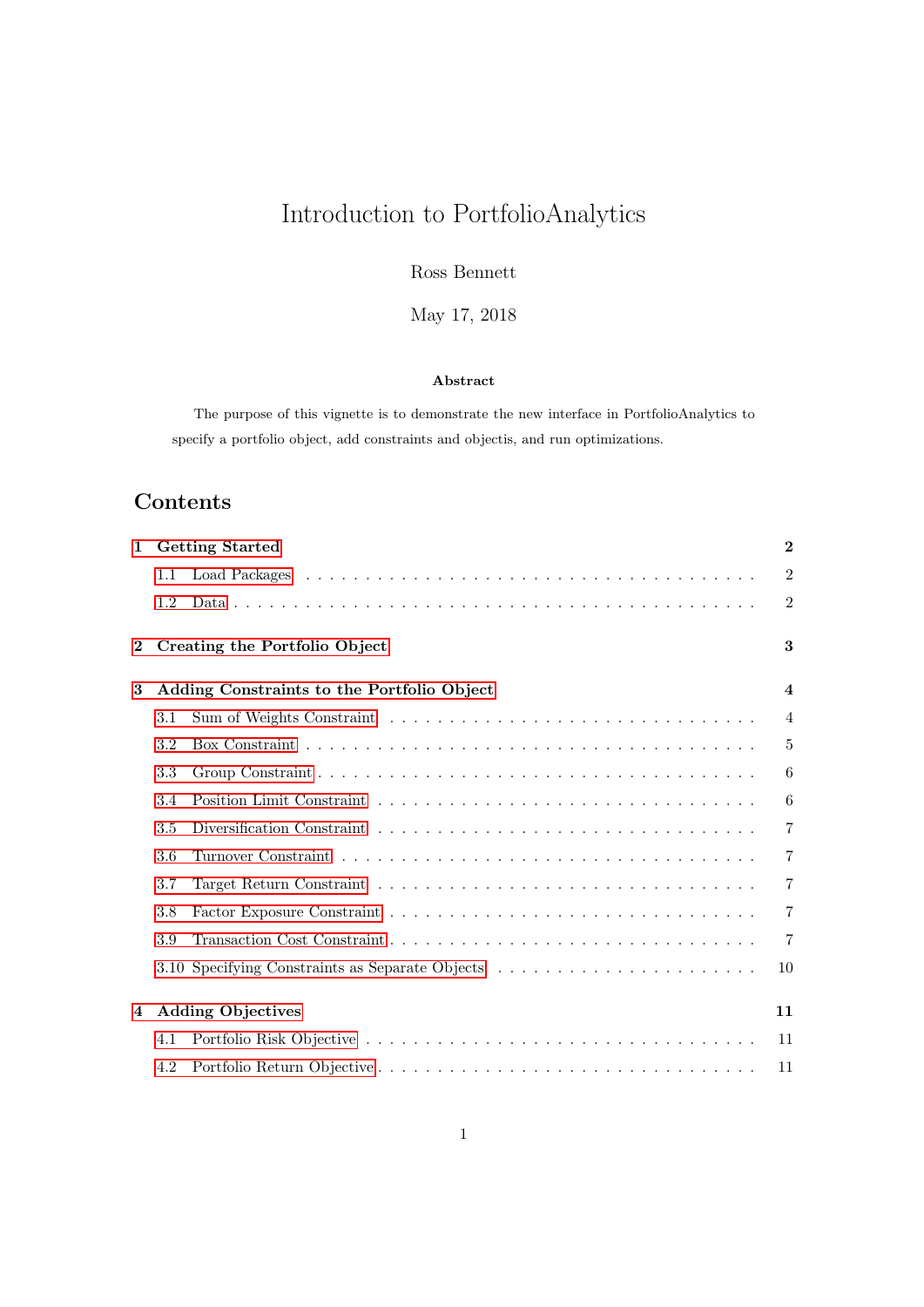|   | 4.3            |                                                                                    | 12 |
|---|----------------|------------------------------------------------------------------------------------|----|
|   | 4.4            |                                                                                    | 12 |
| 5 | <b>Solvers</b> |                                                                                    | 20 |
|   | 5.1            |                                                                                    | 20 |
|   | 5.2            |                                                                                    | 20 |
|   | 5.3            |                                                                                    | 22 |
|   | 5.4            |                                                                                    | 23 |
|   | 5.5            |                                                                                    | 23 |
|   |                |                                                                                    |    |
| 6 |                | Optimization                                                                       | 23 |
|   | 6.1            |                                                                                    | 23 |
|   | 6.2            |                                                                                    | 24 |
|   | 6.3            |                                                                                    | 25 |
|   | 6.4            |                                                                                    | 26 |
|   | 6.5            |                                                                                    | 27 |
|   | 6.6            | Maximize mean return per unit ETL with random portfolios $\dots \dots \dots \dots$ | 27 |
|   | 6.7            | Maximize mean return per unit ETL with ETL risk budgets                            | 29 |

## <span id="page-1-0"></span>1 Getting Started

## <span id="page-1-1"></span>1.1 Load Packages

Load the necessary packages.

## > library(PortfolioAnalytics)

## <span id="page-1-2"></span>1.2 Data

The edhec data set from the PerformanceAnalytics package will be used as example data.

```
> data(edhec)
> # Use the first 4 columns in edhec for a returns object
> returns \leq - edhec[, 1:4]
> colnames(returns) <- c("CA", "CTAG", "DS", "EM")
> print(head(returns, 5))
```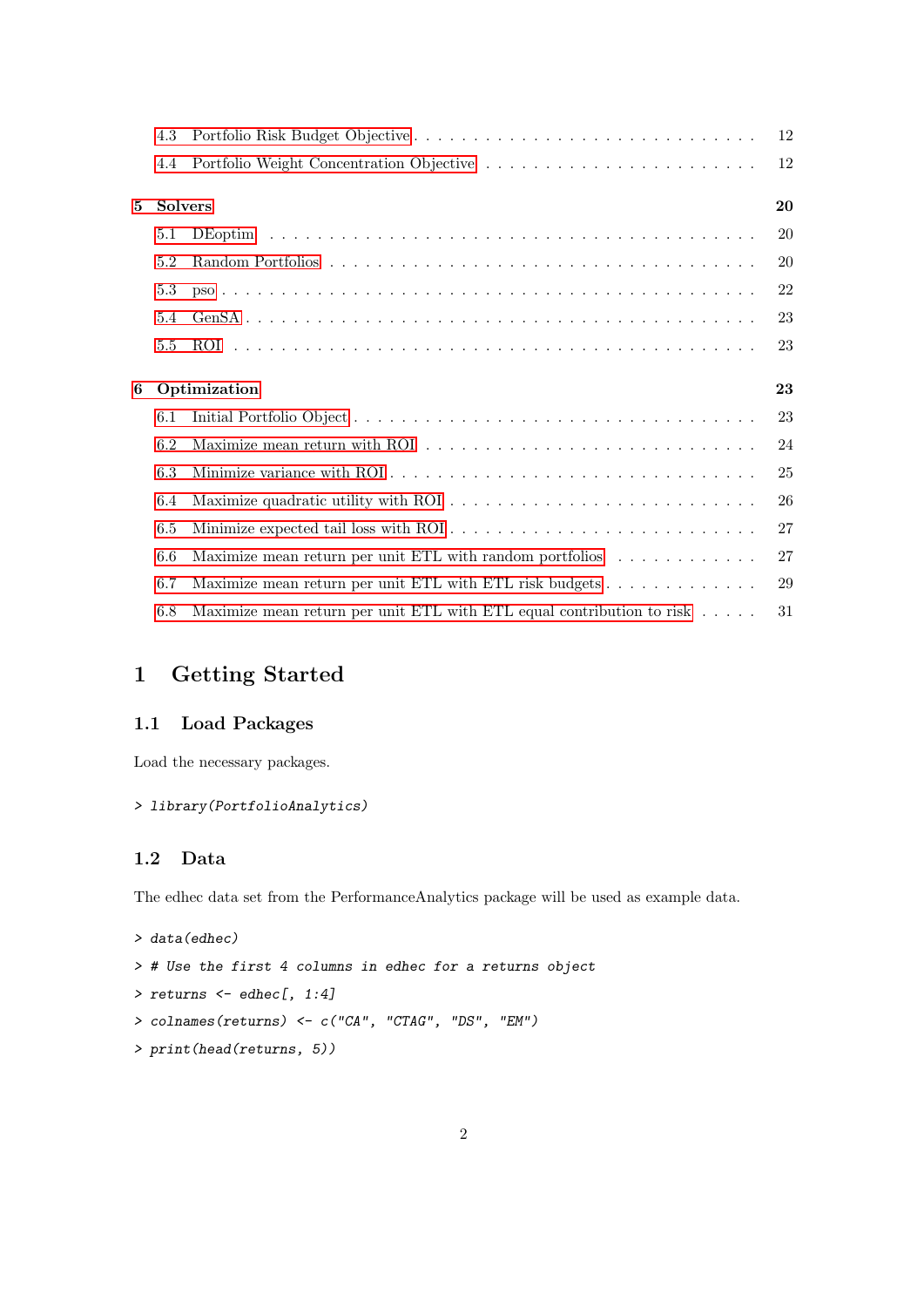```
CA CTAG DS EM
1997-01-31 0.0119 0.0393 0.0178 0.0791
1997-02-28 0.0123 0.0298 0.0122 0.0525
1997-03-31 0.0078 -0.0021 -0.0012 -0.0120
1997-04-30 0.0086 -0.0170 0.0030 0.0119
1997-05-31 0.0156 -0.0015 0.0233 0.0315
> # Get a character vector of the fund names
> fund.names <- colnames(returns)
```
## <span id="page-2-0"></span>2 Creating the Portfolio Object

The portfolio object is instantiated with the portfolio.spec function. The main argument to portfolio.spec is assets, this is a required argument. The assets argument can be a scalar value for the number of assets, a character vector of fund names, or a named vector of initial weights. If initial weights are not specified, an equal weight portfolio will be assumed.

The pspec object is an S3 object of class "portfolio". When first created, the portfolio object has an element named assets with the initial weights, an element named category\_labels, an element named weight\_seq with sequence of weights if specified, an empty constraints list and an empty objectives list.

> # Specify a portfolio object by passing a character vector for the > # assets argument. > pspec <- portfolio.spec(assets=fund.names) > print.default(pspec) \$assets CA CTAG DS EM 0.25 0.25 0.25 0.25 \$category\_labels NULL \$weight\_seq NULL.

\$constraints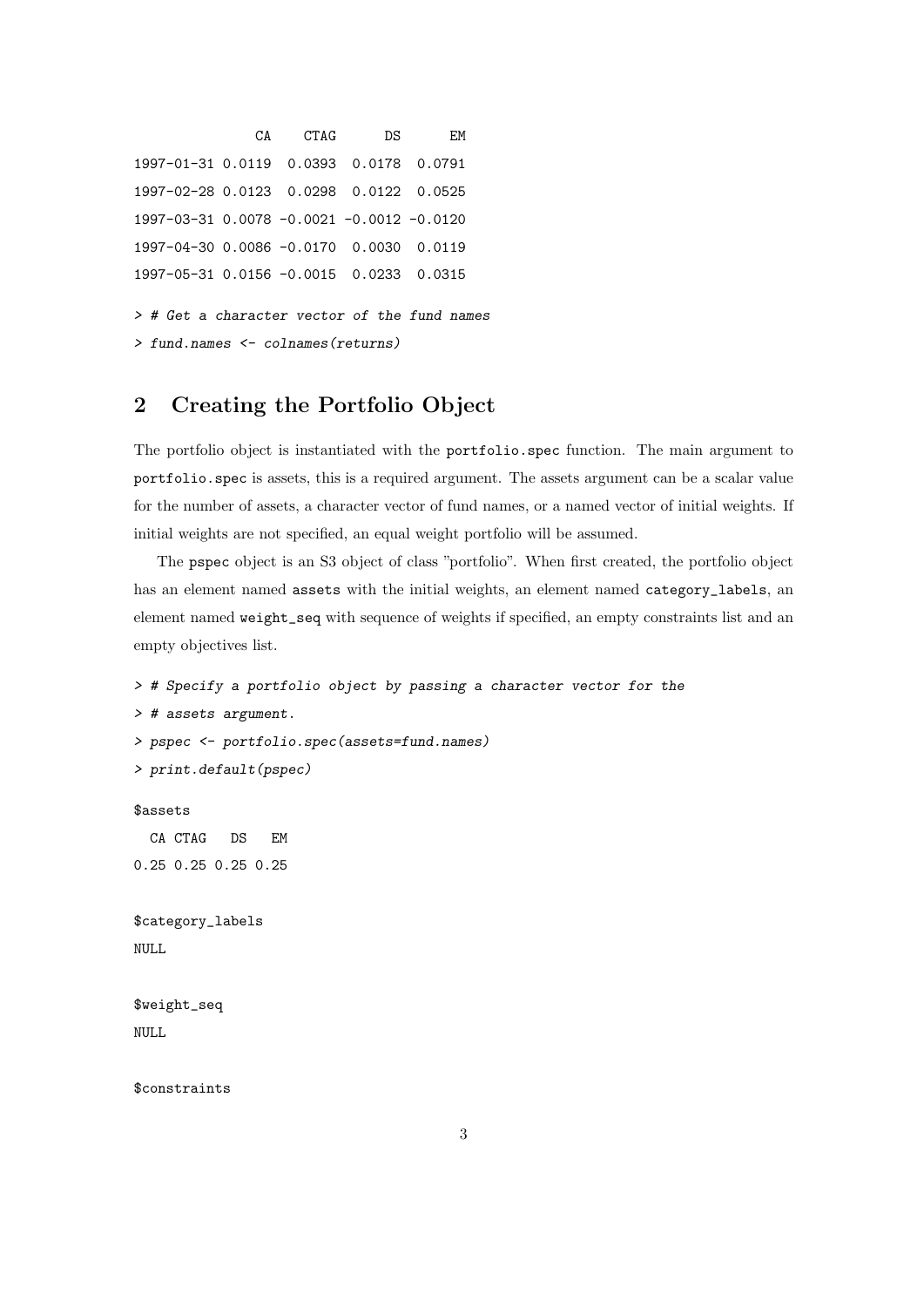```
list()
$objectives
list()$call
portfolio.spec(assets = fund.names)
attr(,"class")
[1] "portfolio.spec" "portfolio"
```
## <span id="page-3-0"></span>3 Adding Constraints to the Portfolio Object

Adding constraints to the portfolio object is done with add.constraint. The add.constraint function is the main interface for adding and/or updating constraints to the portfolio object. This function allows the user to specify the portfolio to add the constraints to, the type of constraints, arguments for the constraint, and whether or not to enable the constraint (enabled=TRUE is the default). If updating an existing constraint, the indexnum argument can be specified.

#### <span id="page-3-1"></span>3.1 Sum of Weights Constraint

The weight\_sum constraint specifies the constraint on the sum of the weights. Aliases for the weight\_sum constraint type include weight and leverage. Here we add a constraint that the weights must sum to 1, or the full investment constraint.

```
> # Add the full investment constraint that specifies the weights must sum to 1.
> pspec <- add.constraint(portfolio=pspec,
```

```
type="weight_sum",
```

```
+ min_sum=1,
```

```
+ max_sum=1)
```
There are two special cases for the leverage constraint:

- 1. The sum of the weights equal 1, i.e. the full investment constraint. The full investment constraint can be specified with type="full\_investment". This automatically sets min\_sum=1 and max\_sum=1.
- 2. The sum of the weights equal 0, i.e. the dollar neutral or active constraint. This constraint can be specified with type="dollar\_neutral" or type="active".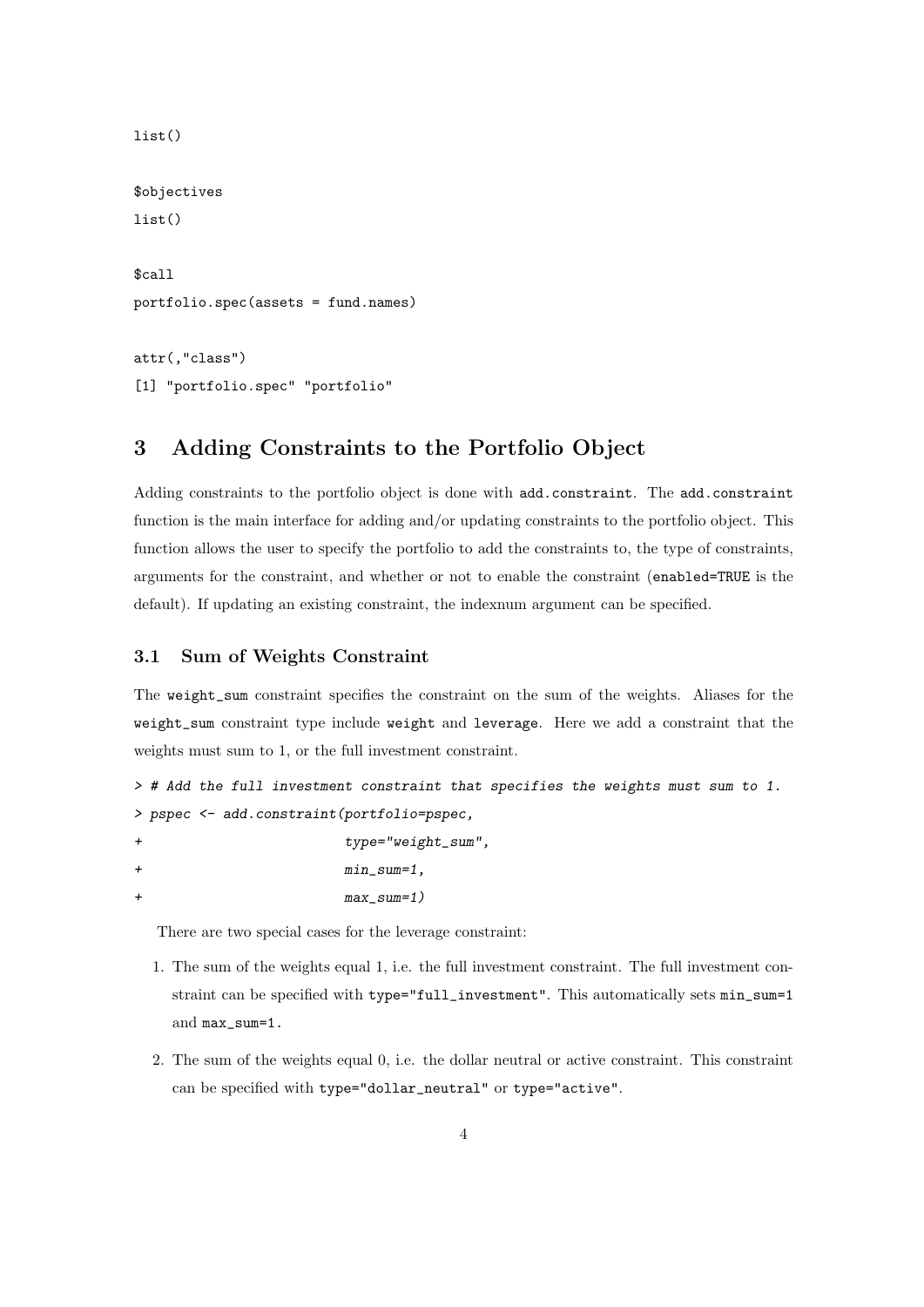```
> # The full investment constraint can also be specified with type="full_investment"
> # pspec <- add.constraint(portfolio=pspec, type="full_investment")
>
> # Another common constraint is that portfolio weights sum to 0.
> # This can be specified any of the following ways
> # pspec <- add.constraint(portfolio=pspec, type="weight_sum",
> # min_sum=0,
> # max_sum=0)
> # pspec <- add.constraint(portfolio=pspec, type="dollar_neutral")
> # pspec <- add.constraint(portfolio=pspec, type="active")
```
#### <span id="page-4-0"></span>3.2 Box Constraint

Box constraints allows the user to specify upper and lower bounds on the weights of the assets. Here we add box constraints for the asset weights so that the minimum weight of any asset must be greater than or equal to 0.05 and the maximum weight of any asset must be less than or equal to 0.4. The values for min and max can be passed in as scalars or vectors. If min and max are scalars, the values for min and max will be replicated as vectors to the length of assets. If min and max are not specified, a minimum weight of 0 and maximum weight of 1 are assumed. Note that min and max can be specified as vectors with different weights for linear inequality constraints.

```
> # Add box constraints
> pspec <- add.constraint(portfolio=pspec,
+ type="box",
+ min=0.05,
+ max=0.4)
>
> # min and max can also be specified per asset
> # pspec <- add.constraint(portfolio=pspec,
> # type="box",
> # min=c(0.05, 0, 0.08, 0.1),
> # max=c(0.4, 0.3, 0.7, 0.55))
\rightarrow> # A special case of box constraints is long only where min=0 and max=1
> # The default action is long only if min and max are not specified
> # pspec <- add.constraint(portfolio=pspec, type="box")
```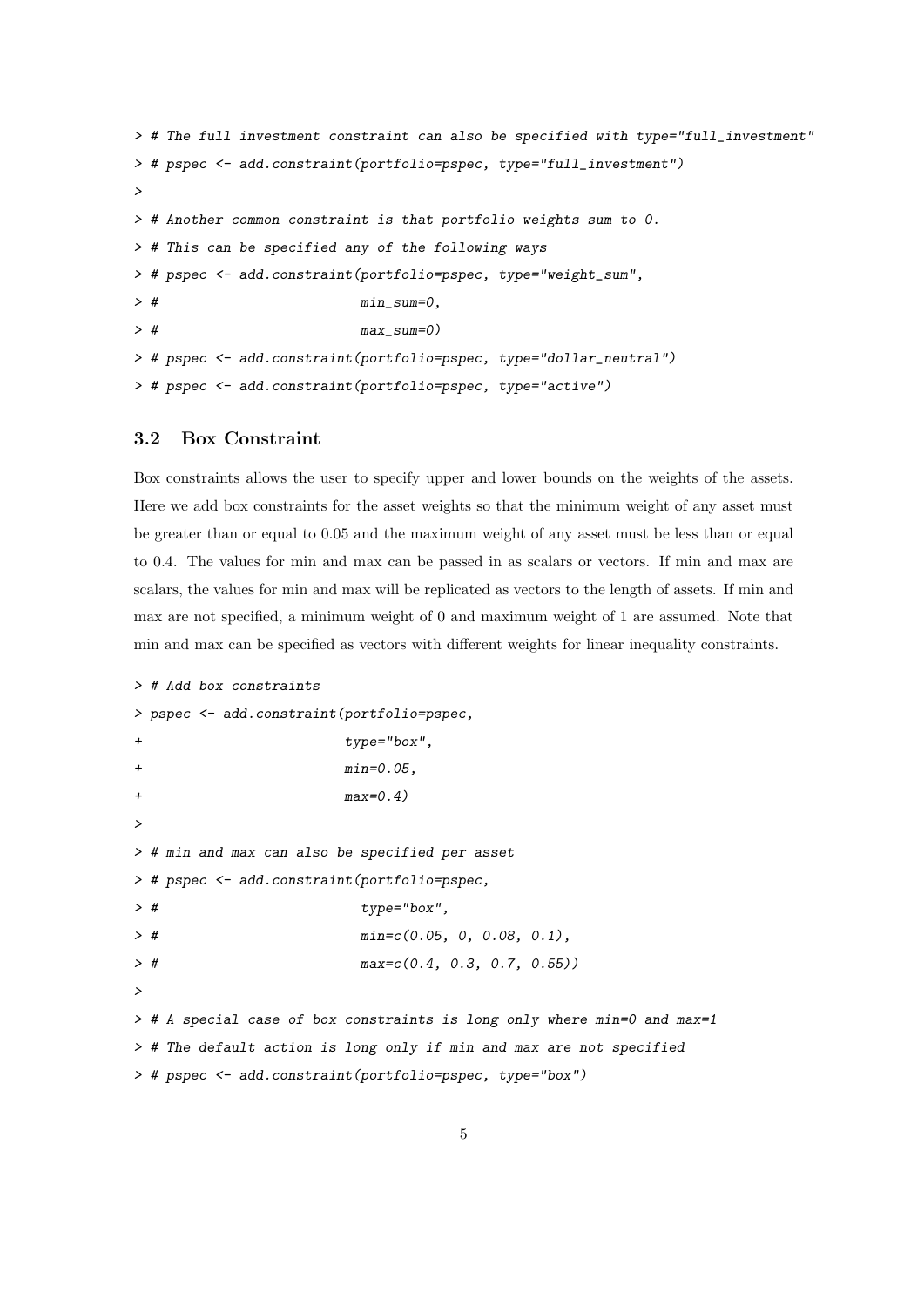> # pspec <- add.constraint(portfolio=pspec, type="long\_only")

#### <span id="page-5-0"></span>3.3 Group Constraint

Group constraints allow the user to specify the the sum of weights by group. Group constraints are currently supported by the ROI, DEoptim, and random portfolio solvers. The following code groups the assets such that the first 3 assets are grouped together labeled GroupA and the fourth asset is in its own group labeled GroupB. The group\_min argument specifies that the sum of the weights in GroupA must be greater than or equal to 0.1 and the sum of the weights in GroupB must be greater than or equal to 0.15. The group\_max argument specifies that the sum of the weights in GroupA must be less than or equal to 0.85 and the sum of the weights in GroupB must be less than or equal to 0.55.The group\_labels argument is optional and is useful if groups is not a named list for labeling groups in terms of market capitalization, sector, etc.

```
> # Add group constraints
> pspec <- add.constraint(portfolio=pspec, type="group",
                        groups=list(groupA=c(1, 2, 3),\text{group}=4).
                        group\_min = c(0.1, 0.15),
+ group_max=c(0.85, 0.55))
```
#### <span id="page-5-1"></span>3.4 Position Limit Constraint

The position limit constraint allows the user to specify limits on the number of assets with nonzero, long, or short positions. The ROI solver interfaces to the Rglpk package (i.e. using the glpk plugin) for solving maximizing return and ETL/ES/cVaR objectives. The Rglpk package supports integer programming and thus supports position limit constraints for the max\_pos argument. The quadprog package does not support integer programming, and therefore max\_pos is not supported for the ROI solver using the quadprog plugin. Note that max\_pos\_long and max\_pos\_short are not supported for either ROI solver. All position limit constraints are fully supported for DEoptim and random solvers.

```
> # Add position limit constraint such that we have a maximum number of three assets with non-zero
> pspec <- add.constraint(portfolio=pspec, type="position_limit", max_pos=3)
>
> # Can also specify maximum number of long positions and short positions
> # pspec <- add.constraint(portfolio=pspec, type="position_limit", max_pos_long=3, max_pos_short=3)
```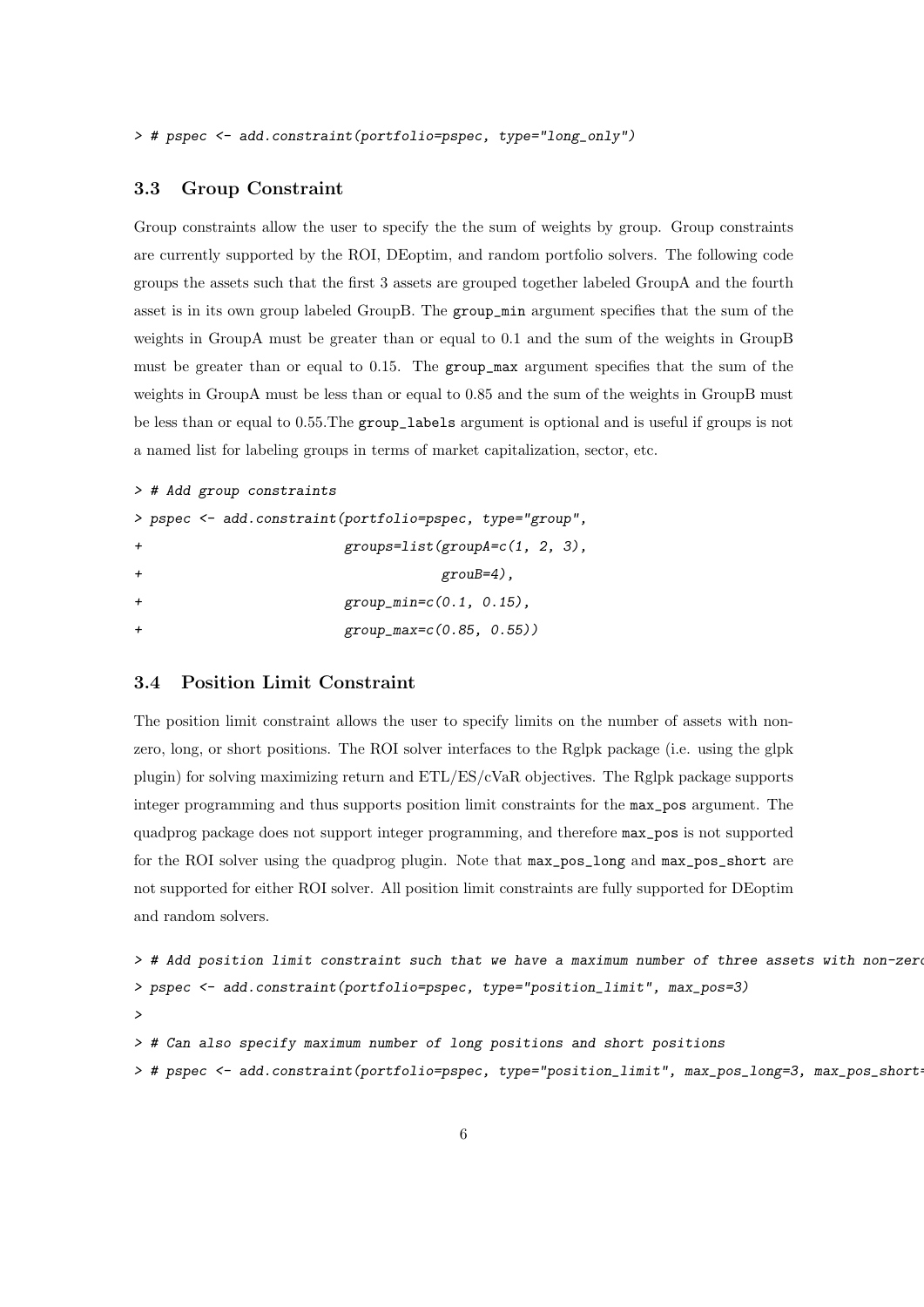#### <span id="page-6-0"></span>3.5 Diversification Constraint

The diversification constraint allows the user to target diversification. Diversification is defined as *diversification* =  $\sum_{i=1}^{N} w_i^2$  for *N* assets. The diversification constraint is implemented for the global optimizers by applying a penalty if the diversification value is more than 5% away from div\_target. Note that diversification as a constraint is not supported for the ROI solvers, it is only supported for the global numeric solvers.

> pspec <- add.constraint(portfolio=pspec, type="diversification", div\_target=0.7)

#### <span id="page-6-1"></span>3.6 Turnover Constraint

A target turnover can be specified as a constraint. The turnover is calculated from a set of initial weights. The initial weights can be specified, by default they are the initial weights in the portfolio object. The turnover constraint is implemented for the global optimizers by applying a penalty if the turnover value is more than 5% away from turnover\_target. Note that the turnover constraint is not currently supported for quadratic utility and minimum variance problems using the ROI solver.

> pspec <- add.constraint(portfolio=pspec, type="turnover", turnover\_target=0.2)

#### <span id="page-6-2"></span>3.7 Target Return Constraint

The target return constraint allows the user to specify a target mean return.

> pspec <- add.constraint(portfolio=pspec, type="return", return\_target=0.007)

#### <span id="page-6-3"></span>3.8 Factor Exposure Constraint

The factor exposure constraint allows the user to set upper and lower bounds on exposures to risk factors. The exposures can be passed in as a vector or matrix. Here we specify a vector for B with arbitrary values, e.g. betas of the assets, with a market risk exposure range of 0.6 to 0.9.

> pspec <- add.constraint(portfolio=pspec, type="factor\_exposure", + B=c(-0.08, 0.37, 0.79, 1.43), + lower=0.6, upper=0.9)

## <span id="page-6-4"></span>3.9 Transaction Cost Constraint

The transaction cost constraint allows the user to specify proportional transaction costs. Proportional transaction cost constraints can be implemented for quadratic utility and minimum variance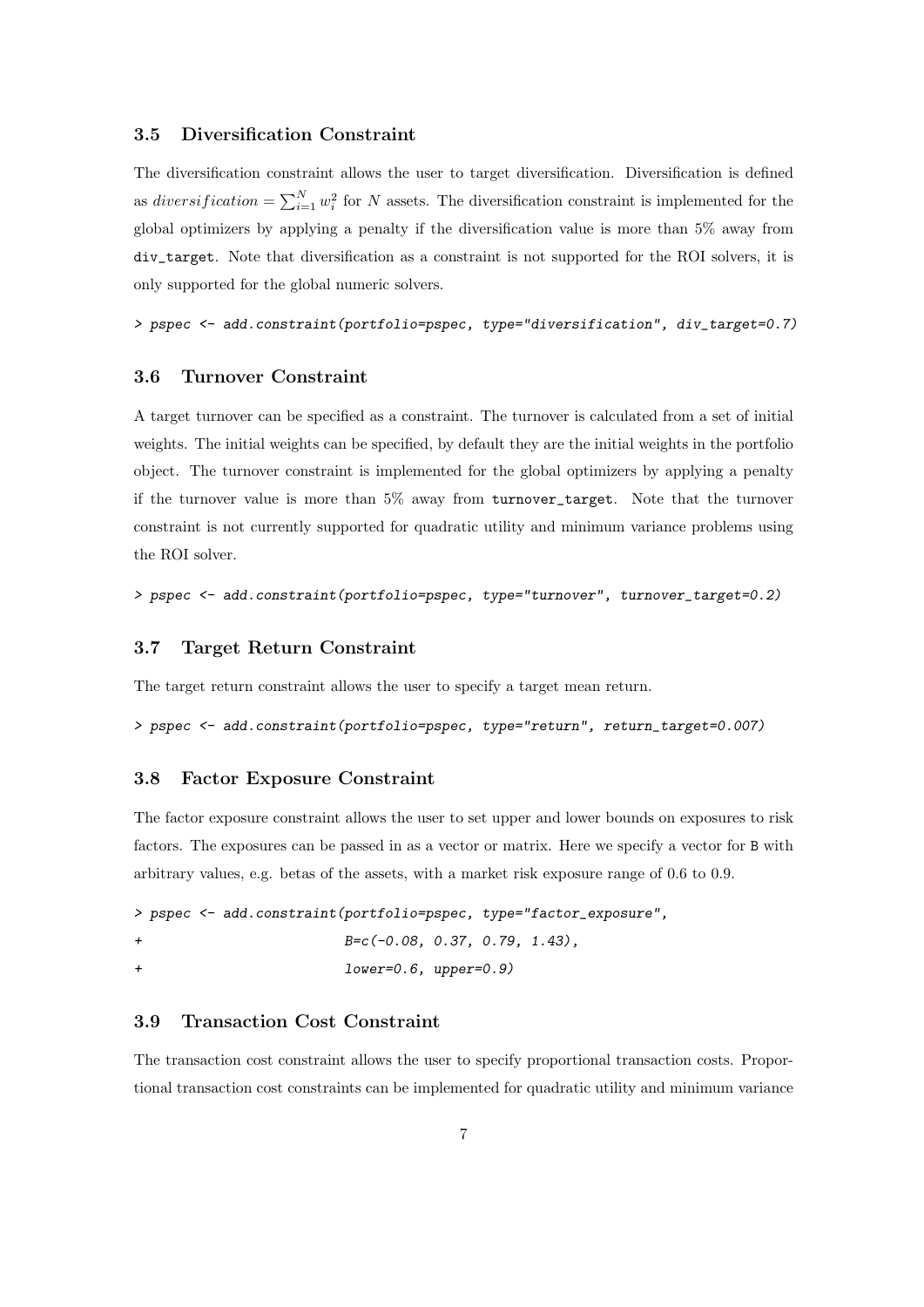problems using the ROI solver. Transaction costs are supported as a penalty for the global numeric solvers. Here we add the transaction cost contraint with the proportional transaction cost value of 1%.

```
> pspec <- add.constraint(portfolio=pspec, type="transaction_cost", ptc=0.01)
```
The print method for the portfolio object shows a concise view of the portfolio and the constraints that have been added.

> print(pspec)

\*\*\*\*\*\*\*\*\*\*\*\*\*\*\*\*\*\*\*\*\*\*\*\*\*\*\*\*\*\*\*\*\*\*\*\*\*\*\*\*\*\*\*\*\*\*\*\*\*\* PortfolioAnalytics Portfolio Specification \*\*\*\*\*\*\*\*\*\*\*\*\*\*\*\*\*\*\*\*\*\*\*\*\*\*\*\*\*\*\*\*\*\*\*\*\*\*\*\*\*\*\*\*\*\*\*\*\*\*

Call:

```
portfolio.spec(assets = fund.names)
```

```
Number of assets: 4
Asset Names
[1] "CA" "CTAG" "DS" "EM"
```
Constraints

```
Enabled constraint types
```
- weight\_sum
- box
- group
- position\_limit
- diversification
- turnover
- return
- factor\_exposure
- transaction\_cost

The summary method gives a more detailed view of the constraints.

> summary(pspec)

#### \$assets

CA CTAG DS EM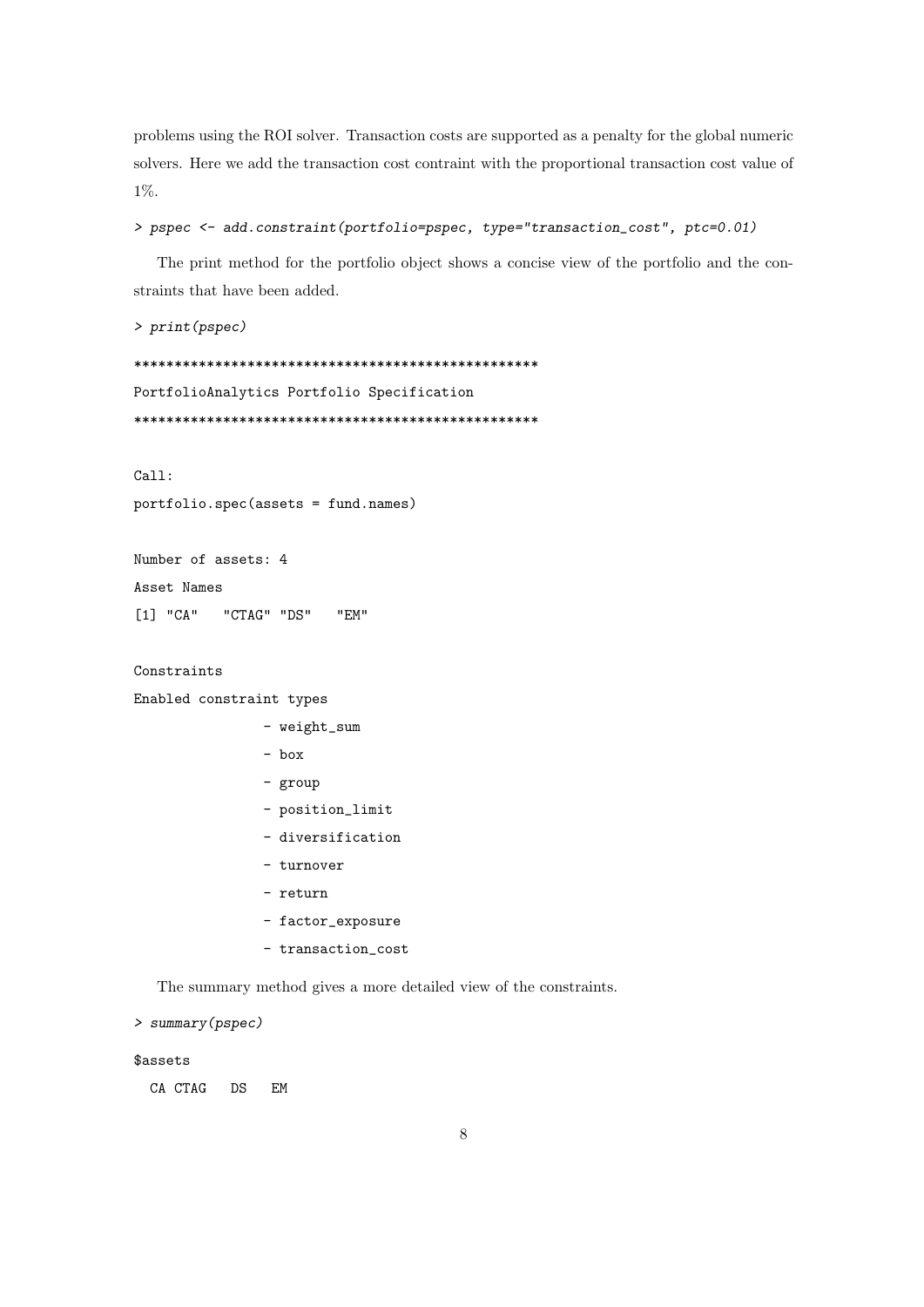0.25 0.25 0.25 0.25

\$enabled\_constraints \$enabled\_constraints[[1]] An object containing 6 nonlinear constraints.

\$enabled\_constraints[[2]] An object containing 5 nonlinear constraints.

\$enabled\_constraints[[3]] An object containing 7 nonlinear constraints.

\$enabled\_constraints[[4]] An object containing 4 nonlinear constraints.

\$enabled\_constraints[[5]] An object containing 4 nonlinear constraints.

\$enabled\_constraints[[6]] An object containing 4 nonlinear constraints.

\$enabled\_constraints[[7]] An object containing 4 nonlinear constraints.

\$enabled\_constraints[[8]] An object containing 6 nonlinear constraints.

\$enabled\_constraints[[9]] An object containing 4 nonlinear constraints.

\$disabled\_constraints list()

\$enabled\_objectives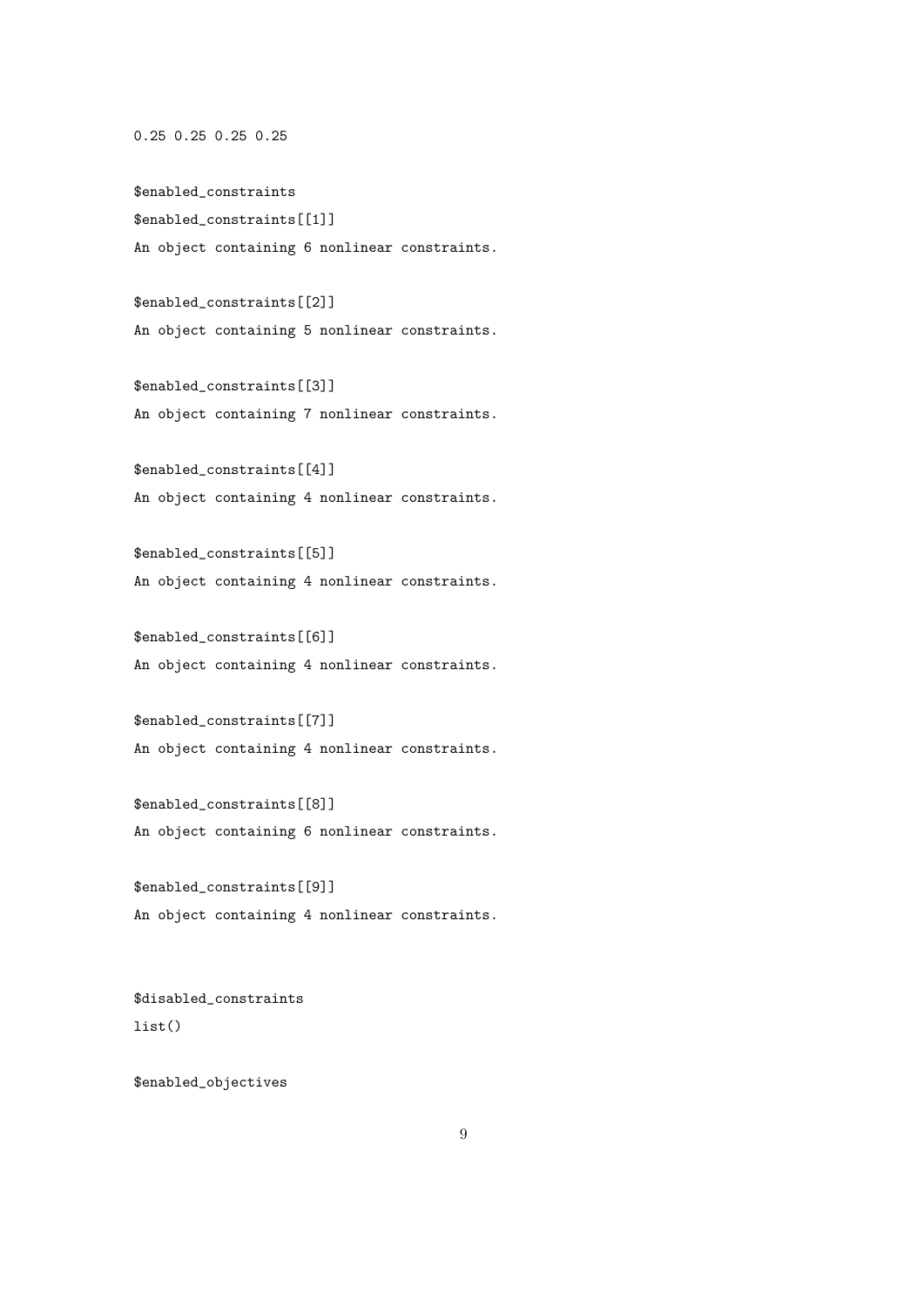list()

```
$disabled_objectives
list()
```

```
attr(,"class")
[1] "summary.portfolio"
```
This demonstrates adding constraints to the portfolio object. As an alternative to adding constraints directly to the portfolio object, constraints can be specified as separate objects.

### <span id="page-9-0"></span>3.10 Specifying Constraints as Separate Objects

The following examples will demonstrate how to specify constraints as separate objects for all constraints types.

```
> # full investment constraint
> weight_constr <- weight_sum_constraint(min_sum=1, max_sum=1)
> # box constraint
> box_constr <- box_constraint(assets=pspec$assets, min=0, max=1)
> # group constraint
> group_constr <- group_constraint(assets=pspec$assets,
+ groups=list(c(1, 2, 3),
+ 4),
                               group\_min = c(0.1, 0.15),
+ group_max=c(0.85, 0.55),
                               + group_labels=c("GroupA", "GroupB"))
> # position limit constraint
> poslimit_constr <- position_limit_constraint(assets=pspec$assets, max_pos=3)
> # diversification constraint
> div_constr <- diversification_constraint(div_target=0.7)
> # turnover constraint
> to_constr <- turnover_constraint(turnover_target=0.2)
> # target return constraint
> ret_constr <- return_constraint(return_target=0.007)
> # factor exposure constraint
> exp_constr <- factor_exposure_constraint(assets=pspec$assets,
```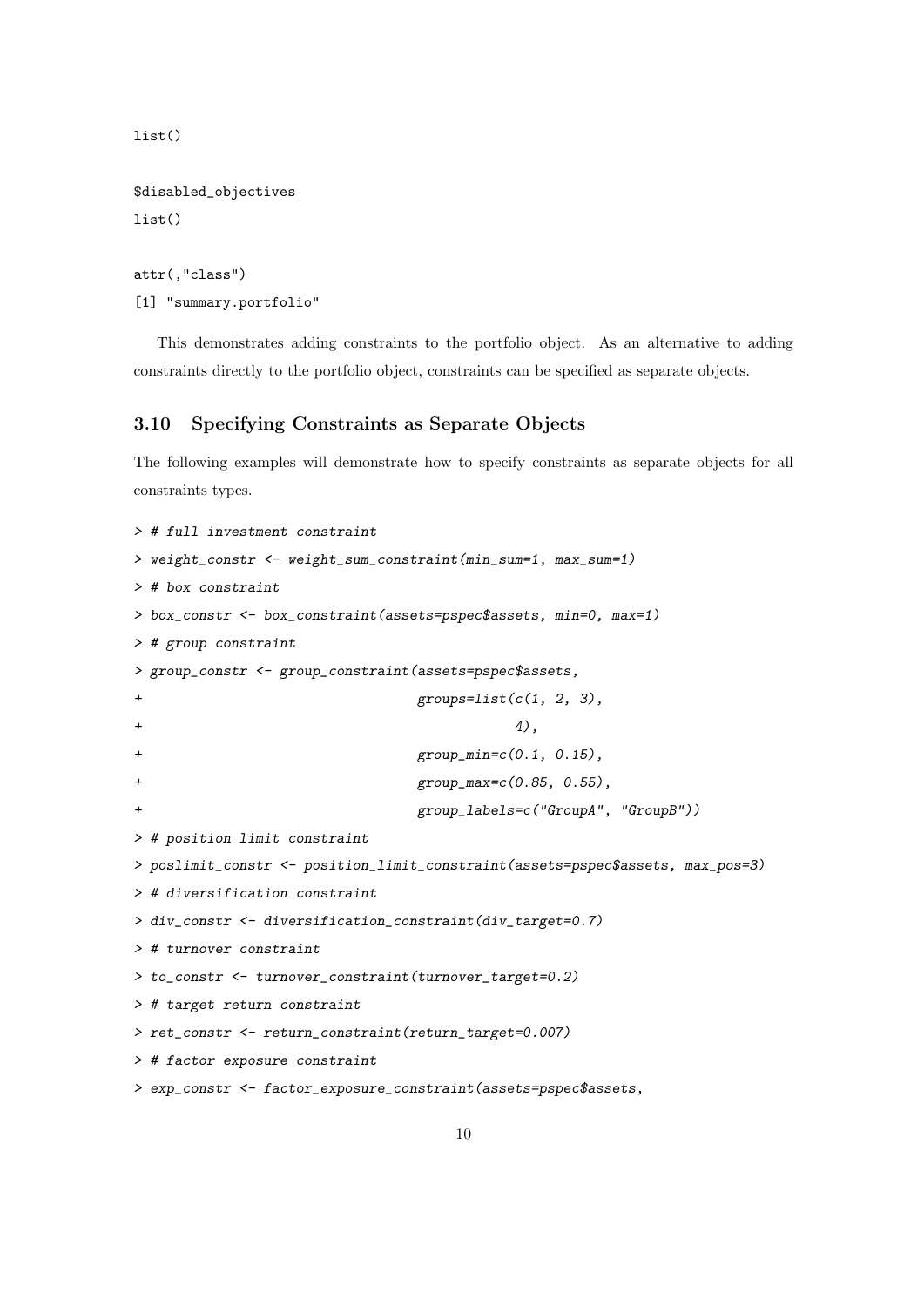| $B=c(-0.08, 0.37, 0.79, 1.43)$ ,                                            |
|-----------------------------------------------------------------------------|
| $lower=0.6$ , $upper=0.9$ )                                                 |
| $\geq$ # transaction cost constraint                                        |
| > ptc_constr <- transaction_cost_constraint(assets=pspec\$assets, ptc=0.01) |

## <span id="page-10-0"></span>4 Adding Objectives

Objectives can be added to the portfolio object with add.objective. The add.objective function is the main function for adding and/or updating business objectives to the portfolio object. This function allows the user to specify the portfolio to add the objectives to, the type (currently 'return', 'risk', 'risk\_budget', or 'weight\_concentration'), name of the objective function, arguments to the objective function, and whether or not to enable the objective. If updating an existing constraint, the indexnum argument can be specified.

### <span id="page-10-1"></span>4.1 Portfolio Risk Objective

The portfolio risk objective allows the user to specify a risk function to minimize Here we add a risk objective to minimize portfolio expected tail loss with a confidence level of 0.95. Other default arguments to the function can be passed in as a named list to arguments. Note that the name of the function must correspond to a function in R. Many functions are available in the PerformanceAnalytics package or a user defined function.

```
> pspec <- add.objective(portfolio=pspec,
+ type='risk',
+ name='ETL',
+ arguments=list(p=0.95))
```
## <span id="page-10-2"></span>4.2 Portfolio Return Objective

The return objective allows the user to specify a return function to maximize. Here we add a return objective to maximize the portfolio mean return.

```
> pspec <- add.objective(portfolio=pspec,
+ type='return',
+ name='mean')
```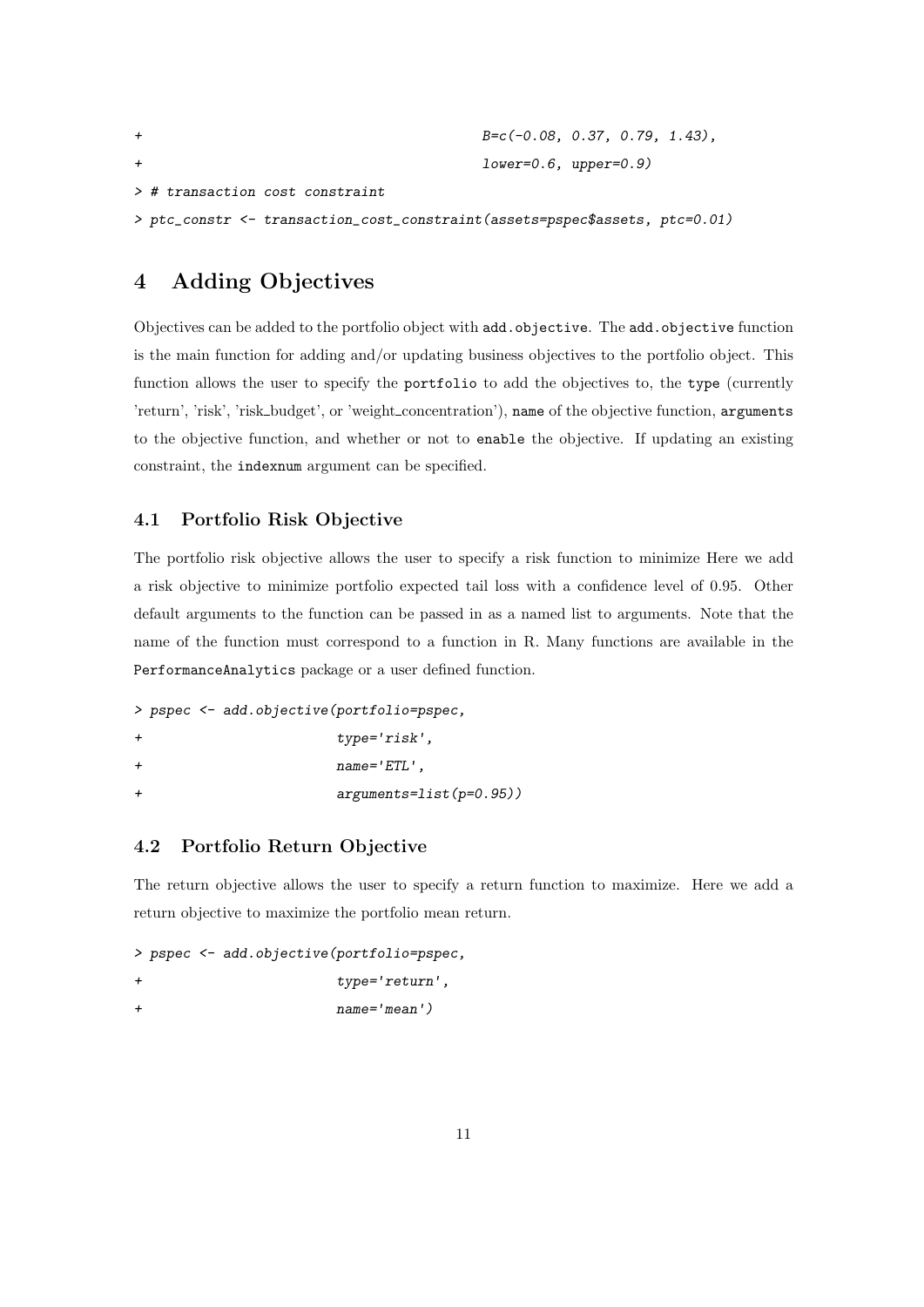### <span id="page-11-0"></span>4.3 Portfolio Risk Budget Objective

The portfolio risk objective allows the user to specify constraints to minimize component contribution (i.e. equal risk contribution) or specify upper and lower bounds on percentage risk contribution. Here we specify that no asset can contribute more than 30% to total portfolio risk. See the risk budget optimization vignette for more detailed examples of portfolio optimizations with risk budgets.

```
> pspec <- add.objective(portfolio=pspec, type="risk_budget", name="ETL",
+ arguments=list(p=0.95), max_prisk=0.3)
>
> # for an equal risk contribution portfolio, set min_concentration=TRUE
> # pspec <- add.objective(portfolio=pspec, type="risk_budget", name="ETL",
> # arguments=list(p=0.95), min_concentration=TRUE)
```
#### <span id="page-11-1"></span>4.4 Portfolio Weight Concentration Objective

The weight concentration objective allows the user to specify an objective to minimize concentration as measured by the Herfindahl-Hirschman Index. For otpimization problems solved with the global numeric optimizers, the portfolio HHI value is penalized using conc\_aversion value as the multiplier.

For quadratic utility problems with weight concentration as an objective using the ROI solver, this is implemented as a penalty to the objective function. The objective function is implemented as follows:

$$
\underset{\mathbf{w}}{\text{maximize}} \mathbf{w}' \boldsymbol{\mu} - \frac{\lambda}{2} (\mathbf{w}' \boldsymbol{\Sigma} \mathbf{w} + \lambda_{hhi} * HHI) \tag{1}
$$

$$
^{(2)}
$$

Where  $\mu$  is the estimated mean asset returns,  $\lambda$  is the risk aversion parameter, *lambda<sub>hhi</sub>* is the concentration aversion parameter,  $HHI$  is the portfolio  $HHI$ ,  $\Sigma$  is the estimated covariance matrix of asset returns and *w* is the set of weights.

Here we add a weight concentration objective for the overall portfolio HHI.

```
> pspec <- add.objective(portfolio=pspec, type="weight_concentration",
+ name="HHI", conc_aversion=0.1)
```
The weight concentration aversion parameter by groups can also be specified. Here we add a weight concentration objective specifying groups and concentration aversion parameters by group.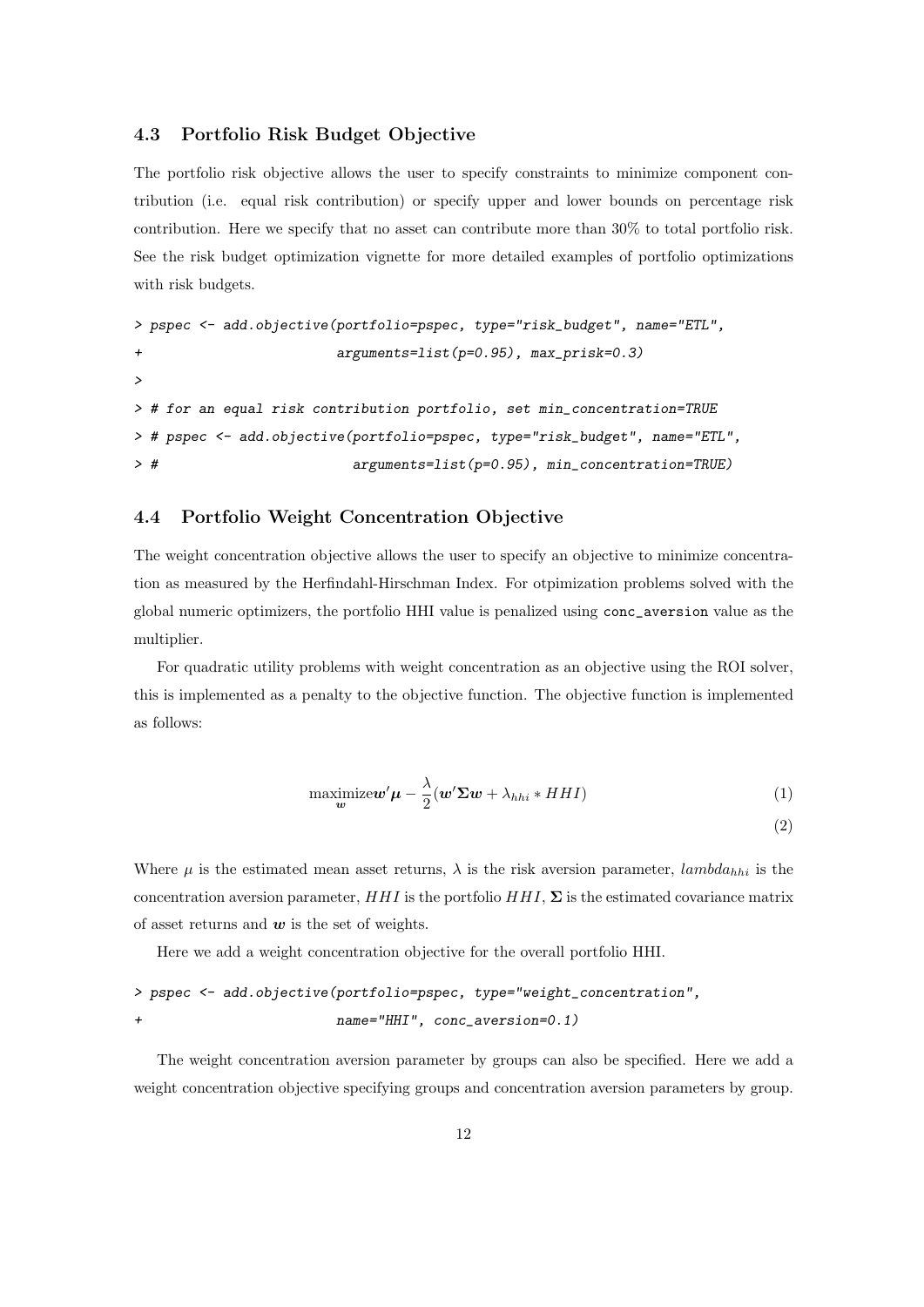```
> pspec <- add.objective(portfolio=pspec, type="weight_concentration",
+ name="HHI",
+ conc_aversion=c(0.03, 0.06),
+ conc_groups=list(c(1, 2),
+ c(3, 4))
```
The print method for the portfolio object will now show all the constraints and objectives that have been added.

> print(pspec)

\*\*\*\*\*\*\*\*\*\*\*\*\*\*\*\*\*\*\*\*\*\*\*\*\*\*\*\*\*\*\*\*\*\*\*\*\*\*\*\*\*\*\*\*\*\*\*\*\*\* PortfolioAnalytics Portfolio Specification \*\*\*\*\*\*\*\*\*\*\*\*\*\*\*\*\*\*\*\*\*\*\*\*\*\*\*\*\*\*\*\*\*\*\*\*\*\*\*\*\*\*\*\*\*\*\*\*\*\*

Call:

portfolio.spec(assets = fund.names)

Number of assets: 4 Asset Names [1] "CA" "CTAG" "DS" "EM"

```
Constraints
```
Enabled constraint types

- weight\_sum
- box
- group
- position\_limit
- diversification
- turnover
- return
- factor\_exposure
- transaction\_cost

Objectives:

Enabled objective names

- ETL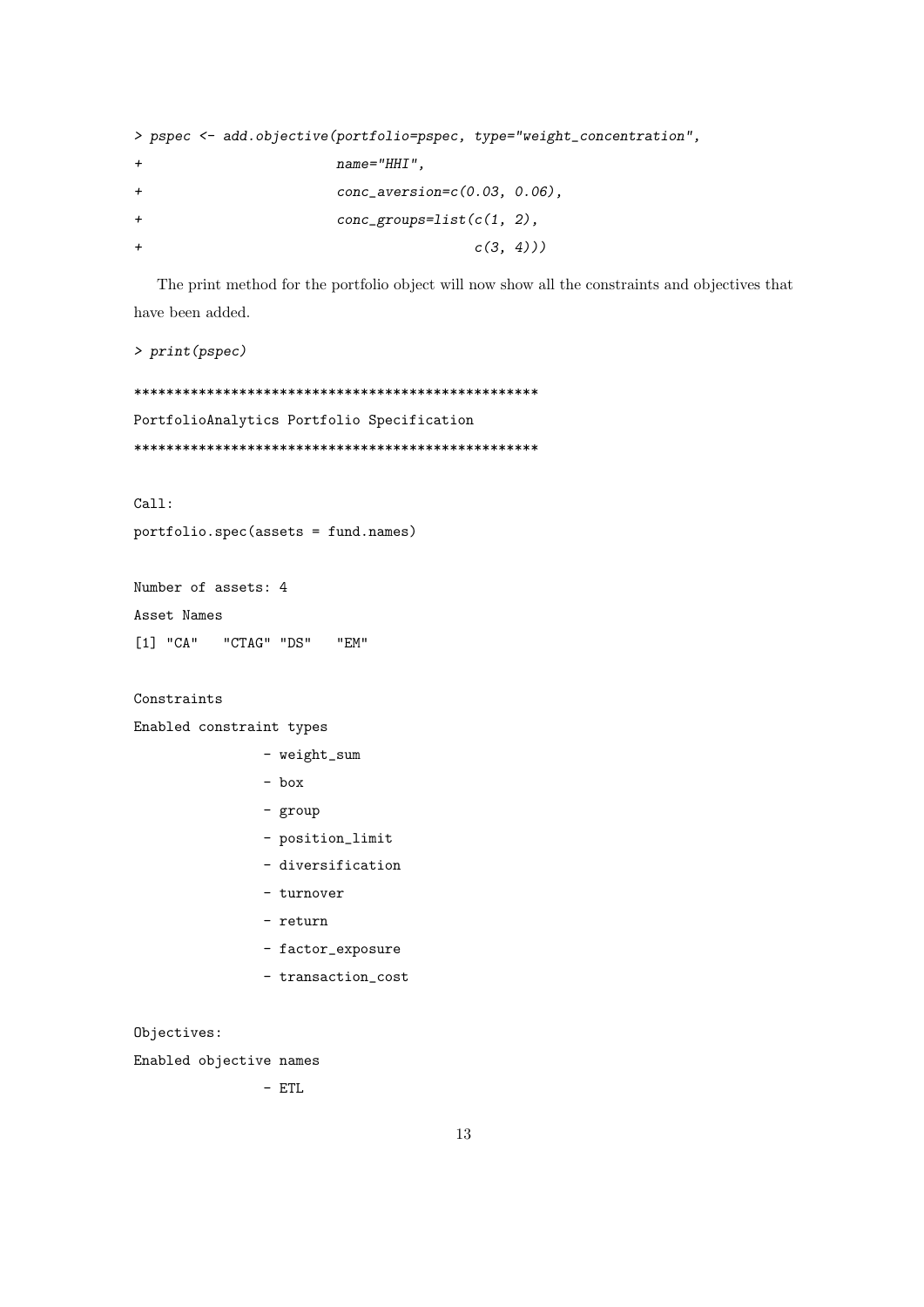- mean

- ETL
- HHI
- $-$  HHT

The summary function gives a more detailed view.

> summary(pspec)

#### \$assets

CA CTAG DS EM 0.25 0.25 0.25 0.25

#### \$enabled\_constraints

\$enabled\_constraints[[1]]

An object containing 6 nonlinear constraints.

\$enabled\_constraints[[2]] An object containing 5 nonlinear constraints.

\$enabled\_constraints[[3]] An object containing 7 nonlinear constraints.

```
$enabled_constraints[[4]]
An object containing 4 nonlinear constraints.
```
\$enabled\_constraints[[5]] An object containing 4 nonlinear constraints.

\$enabled\_constraints[[6]] An object containing 4 nonlinear constraints.

\$enabled\_constraints[[7]] An object containing 4 nonlinear constraints.

\$enabled\_constraints[[8]] An object containing 6 nonlinear constraints.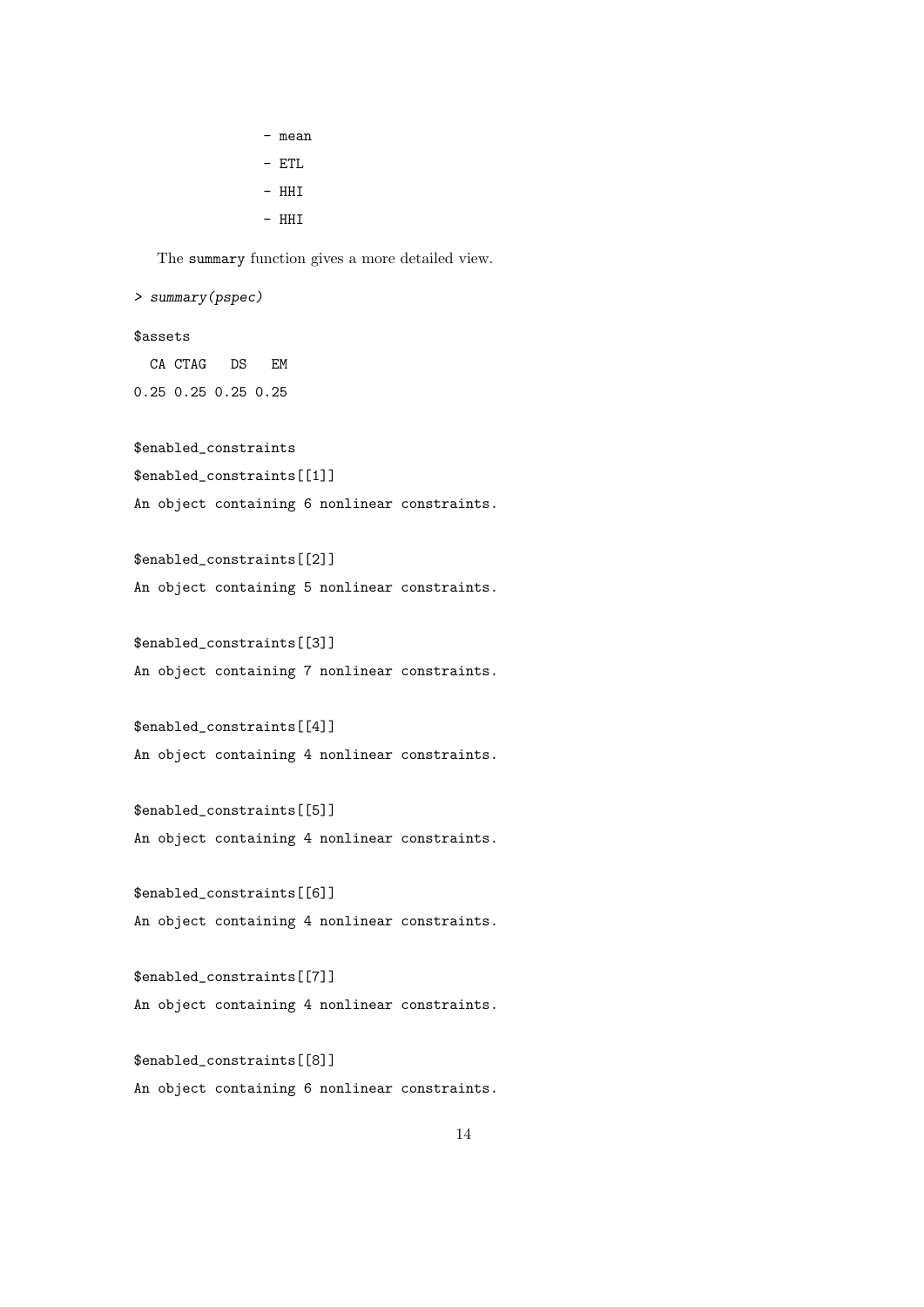\$enabled\_constraints[[9]] An object containing 4 nonlinear constraints.

```
$disabled_constraints
list()
```

```
$enabled_objectives
$enabled_objectives[[1]]
$name
[1] "ETL"
```
\$target NULL

### \$arguments

\$arguments\$p

[1] 0.95

\$arguments\$portfolio\_method

[1] "single"

```
$enabled
```
[1] TRUE

```
$multiplier
```
 $[1]$  1

```
$call
```

```
add.objective(portfolio = pspec, type = "risk", name = "ETL",
    arguments = list(p = 0.95))
```
attr(,"class")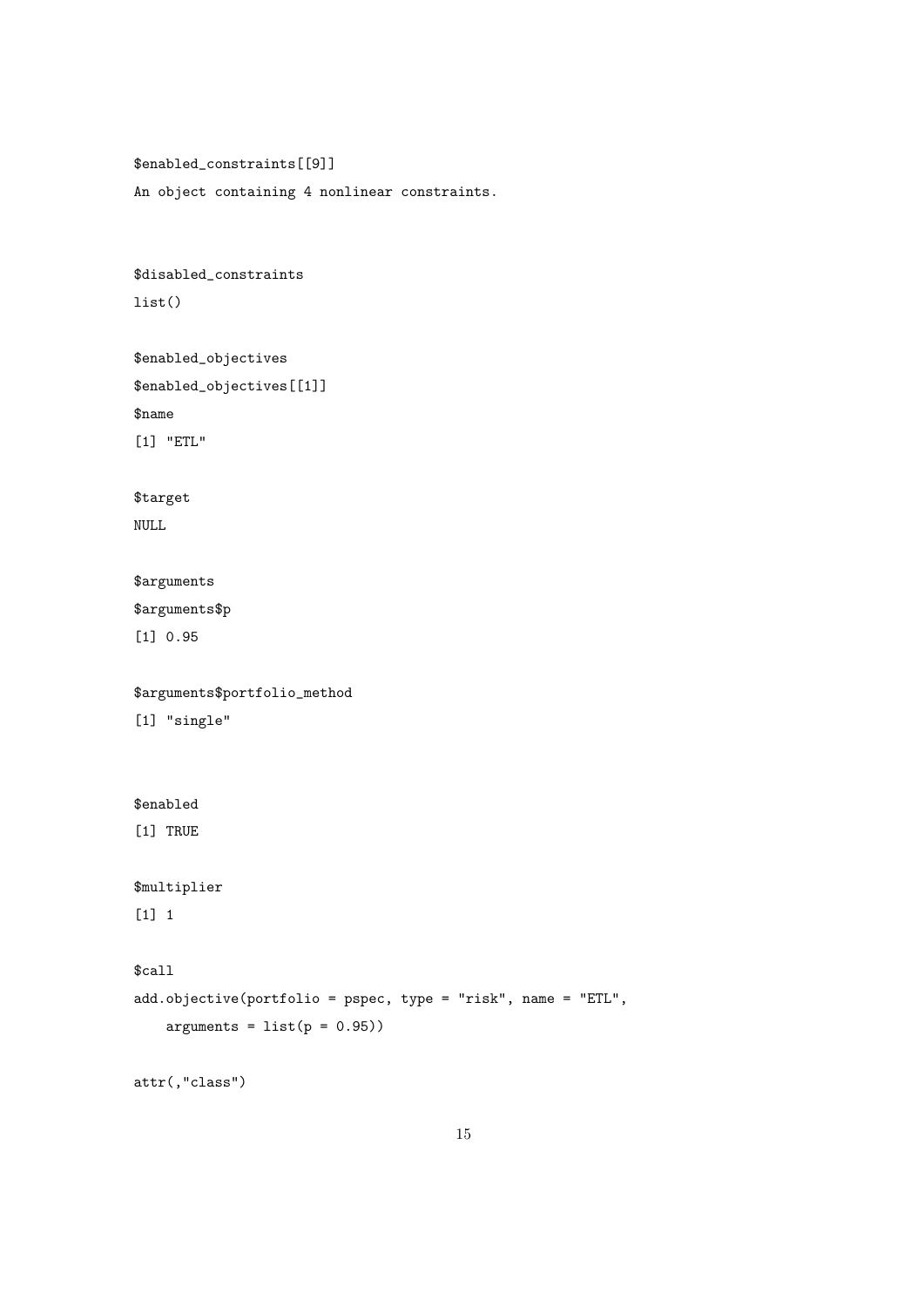[1] "portfolio\_risk\_objective" "objective"

\$enabled\_objectives[[2]]

#### \$name

[1] "mean"

## \$target

NULL

### \$arguments

list()

#### \$enabled

[1] TRUE

## \$multiplier

 $[1] -1$ 

### \$call

```
add.objective(portfolio = pspec, type = "return", name = "mean")
```
attr(,"class")

```
[1] "return_objective" "objective"
```
\$enabled\_objectives[[3]]

#### \$name

[1] "ETL"

## \$target

NULL

#### \$arguments

## \$arguments\$p

[1] 0.95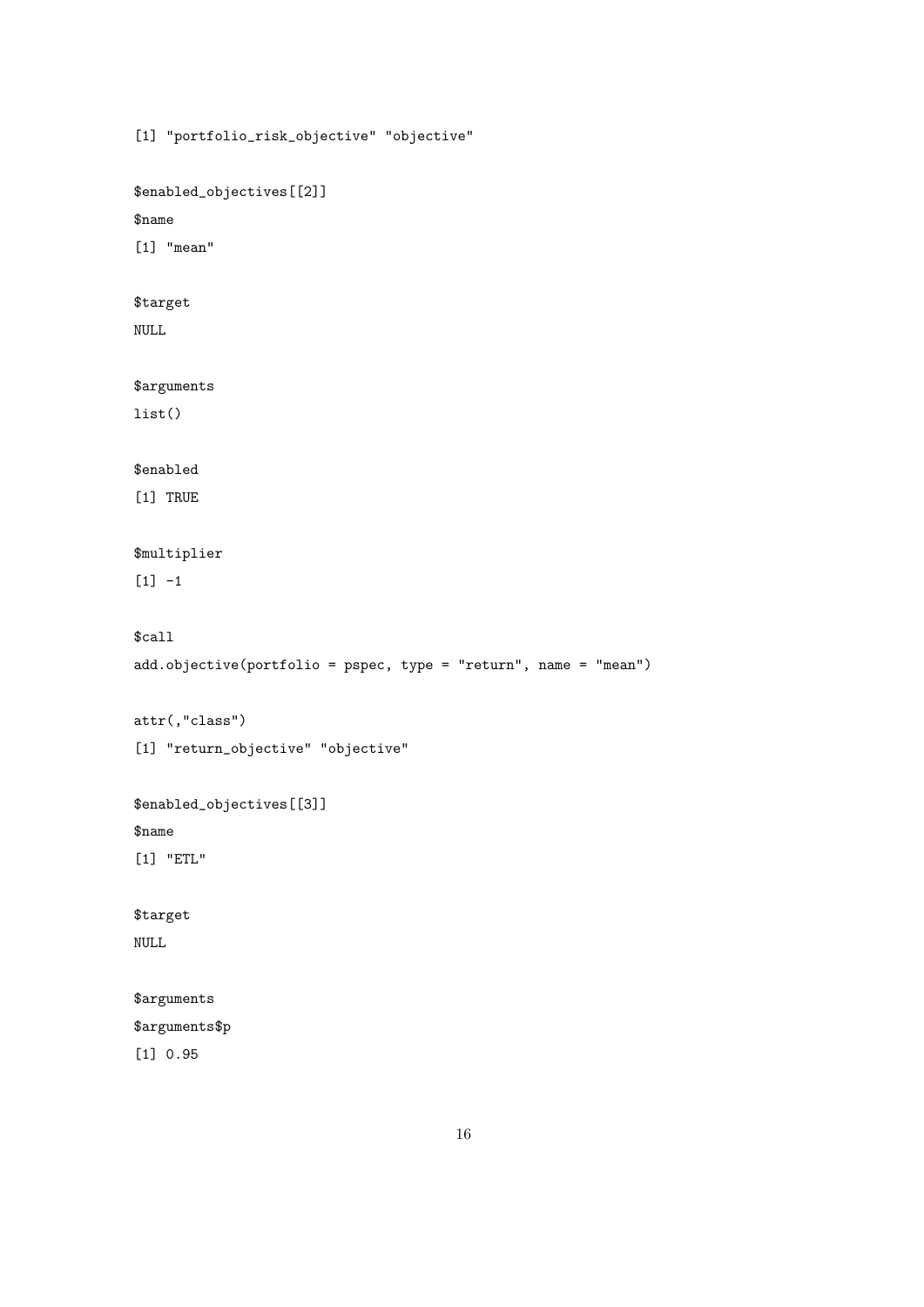\$arguments\$portfolio\_method [1] "component" \$enabled [1] TRUE \$multiplier [1] 1 \$max\_prisk CA CTAG DS EM 0.3 0.3 0.3 0.3 \$min\_concentration [1] FALSE \$min\_difference [1] FALSE \$call add.objective(portfolio = pspec, type = "risk\_budget", name = "ETL",  $arguments = list(p = 0.95), max_prisk = 0.3)$ attr(,"class") [1] "risk\_budget\_objective" "objective" \$enabled\_objectives[[4]] \$name [1] "HHI" \$target NULL \$arguments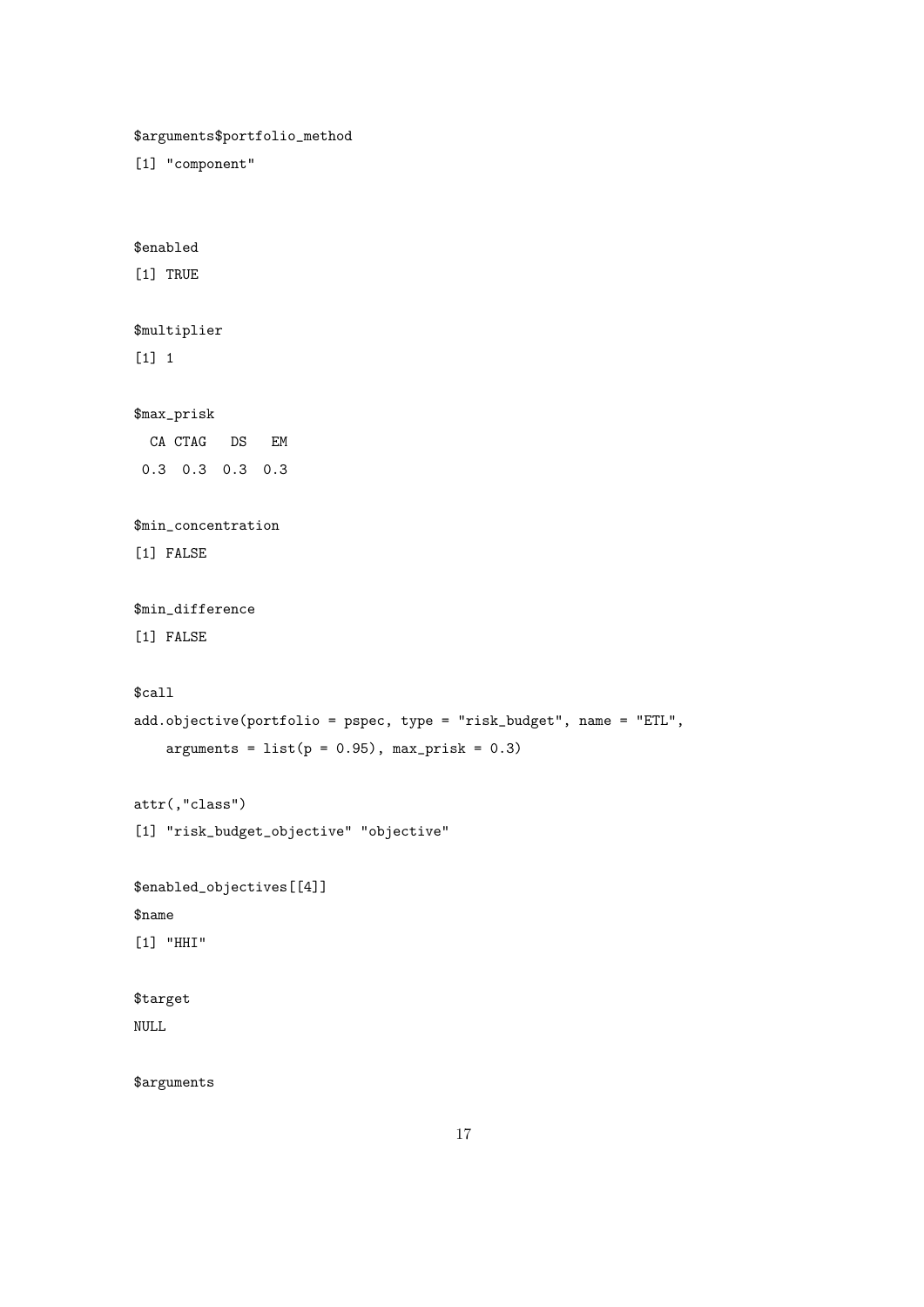```
list()
$enabled
[1] TRUE
$multiplier
[1] 1
$conc_aversion
[1] 0.1
$call
add.objective(portfolio = pspec, type = "weight_concentration",
   name = "HHI", conc_aversion = 0.1)
attr(,"class")
[1] "weight_concentration_objective" "objective"
$enabled_objectives[[5]]
$name
[1] "HHI"
$target
NULL
$arguments
$arguments$groups
$arguments$groups[[1]]
[1] 1 2
$arguments$groups[[2]]
[1] 3 4
```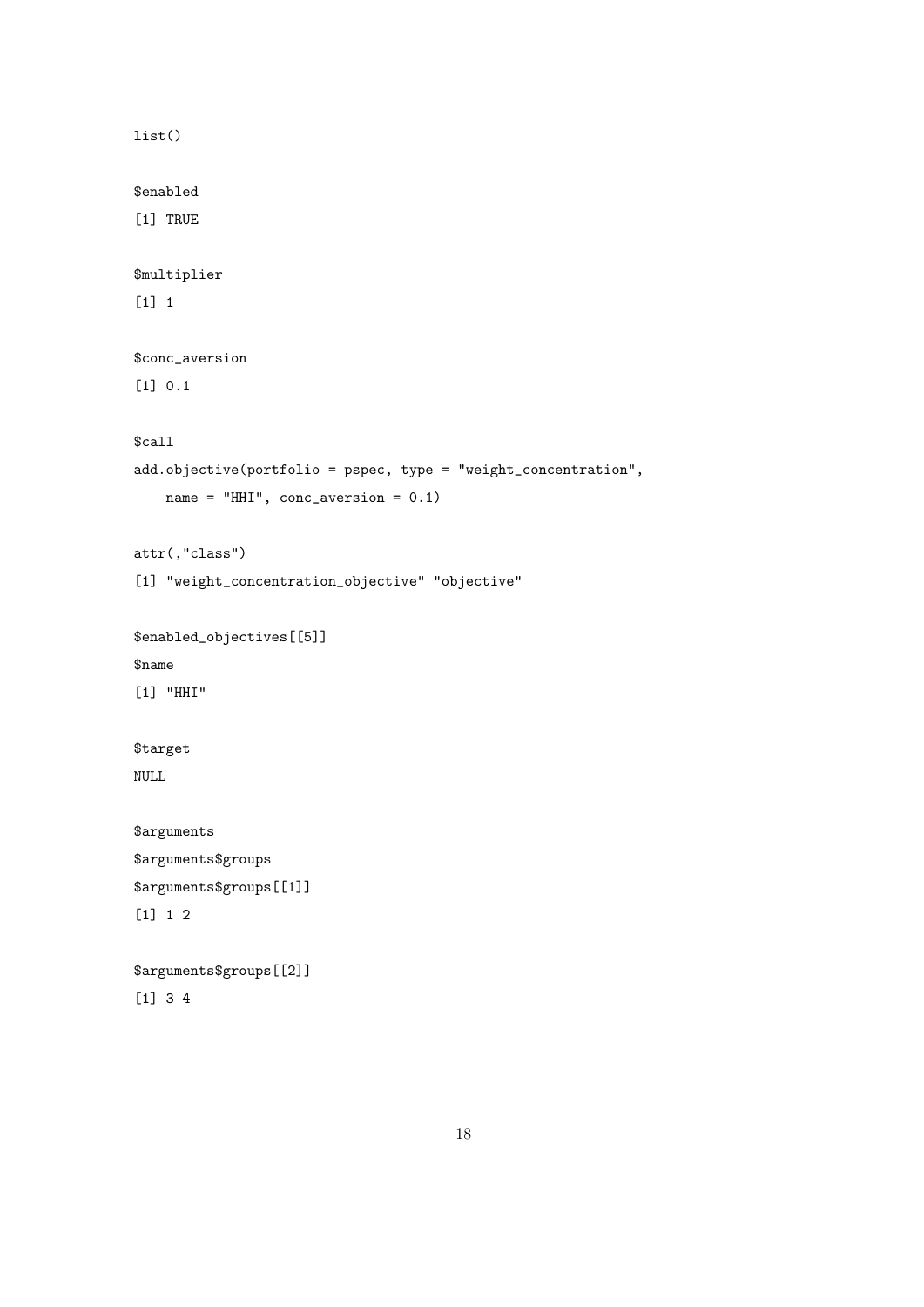\$enabled

[1] TRUE

\$multiplier

[1] 1

\$conc\_aversion

[1] 0.03 0.06

\$conc\_groups \$conc\_groups[[1]] [1] 1 2

\$conc\_groups[[2]]

[1] 3 4

\$call add.objective(portfolio = pspec, type = "weight\_concentration", name = "HHI",  $conc_aversion = c(0.03, 0.06)$ ,  $conc_groups = list(c(1,$ 2), c(3, 4)))

attr(,"class")

[1] "weight\_concentration\_objective" "objective"

\$disabled\_objectives list()

attr(,"class") [1] "summary.portfolio"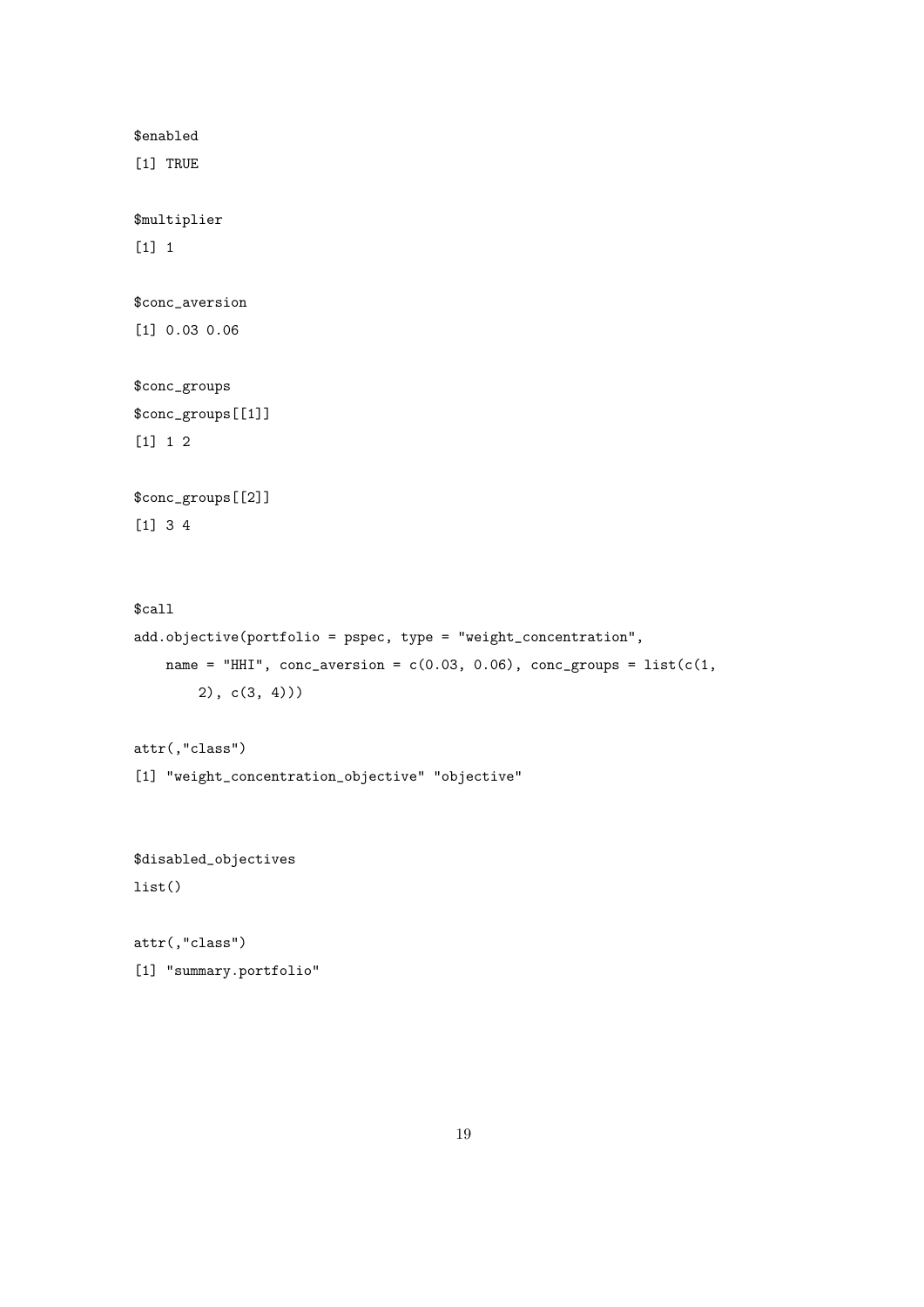## <span id="page-19-0"></span>5 Solvers

The PortfolioAnalytics package currently supports random portfolios, DEoptim, pso, GenSA, and ROI as back ends. Note that some of the QP/LP problems are solved directly with Rglpk and quadprog. The solver can be specified with the optimize\_method argument in optimize.portfolio and optimize.portfolio.rebalancing.

#### <span id="page-19-1"></span>5.1 DEoptim

PortfolioAnalytics uses the DEoptim function from the R package DEoptim. Differential evolution is a stochastic global optimization algorithm. See ?DEoptim and the references contained therein for more information. See also [Large scale portfolio optimization with DEoptim.](https://cran.r-project.org/web/packages/DEoptim/vignettes/DEoptimPortfolioOptimization.pdf)

### <span id="page-19-2"></span>5.2 Random Portfolios

PortfolioAnalytics has three methods to generate random portfolios.

- 1. The 'sample' method to generate random portfolios is based on an idea by Pat Burns. This is the most flexible method, but also the slowest, and can generate portfolios to satisfy leverage, box, group, and position limit constraints.
- 2. The 'simplex' method to generate random portfolios is based on a paper by W. T. Shaw. The simplex method is useful to generate random portfolios with the full investment constraint, where the sum of the weights is equal to 1, and min box constraints. Values for  $\min_{\mathbf{S}} \mathbf{S}$ and max\_sum of the leverage constraint will be ignored, the sum of weights will equal 1. All other constraints such as the box constraint max, group and position limit constraints will be handled by elimination. If the constraints are very restrictive, this may result in very few feasible portfolios remaining. Another key point to note is that the solution may not be along the vertexes depending on the objective. For example, a risk budget objective will likely place the portfolio somewhere on the interior.
- 3. The 'grid' method to generate random portfolios is based on the gridSearch function in package NMOF. The grid search method only satisfies the min and max box constraints. The min\_sum and max\_sum leverage constraint will likely be violated and the weights in the random portfolios should be normalized. Normalization may cause the box constraints to be violated and will be penalized in constrained\_objective.

The following plots illustrate the various methods to generate random portfolios.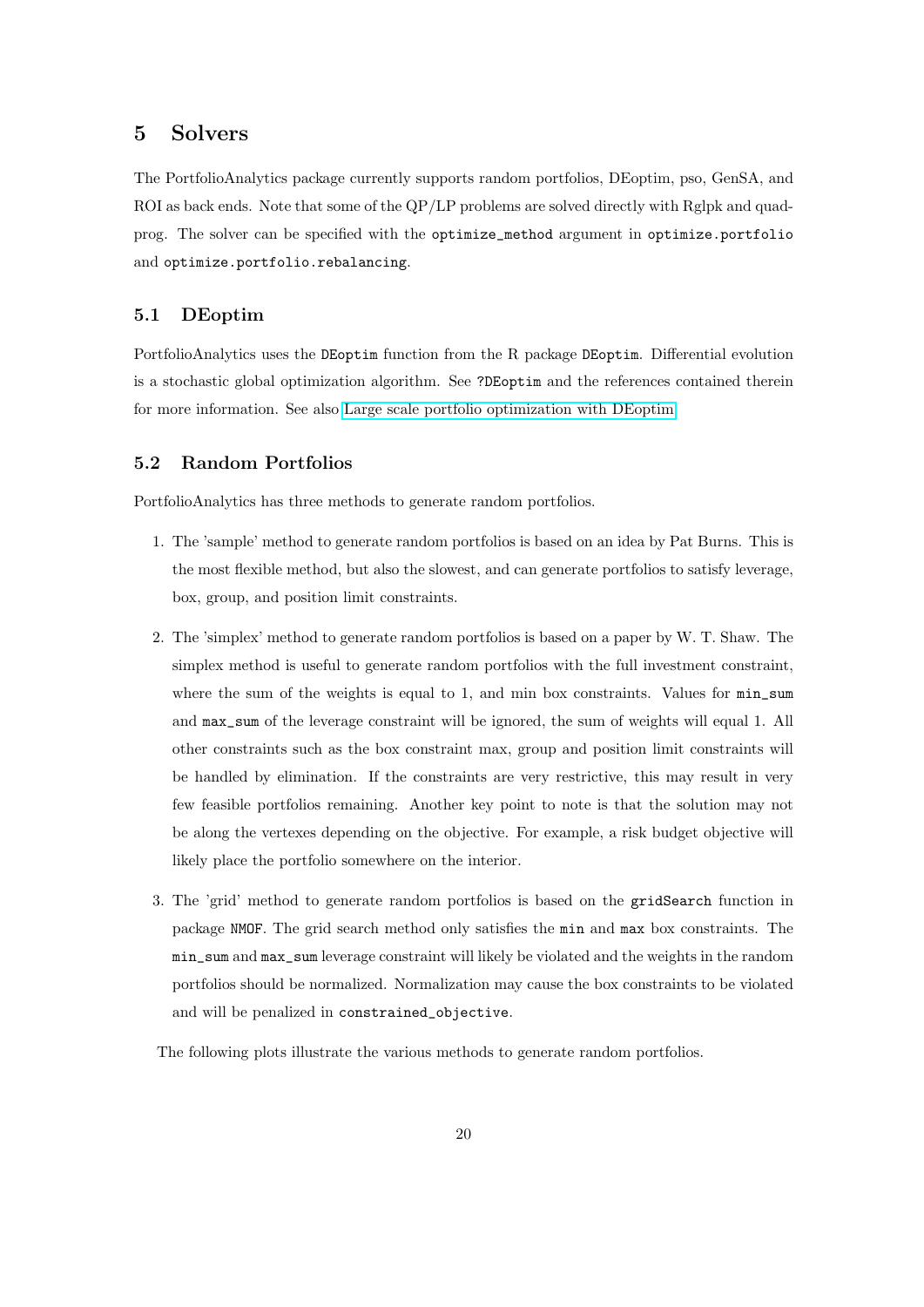```
> R \leq - edhec[, 1:4]
> # set up simple portfolio with leverage and box constraints
> pspec <- portfolio.spec(assets=colnames(R))
> pspec <- add.constraint(portfolio=pspec, type="leverage",
                         min\_sum=0.99, max\_sum=1.01)
> pspec <- add.constraint(portfolio=pspec, type="box", min=0, max=1)
> # generate random portfolios using the 3 methods
> rp1 <- random_portfolios(portfolio=pspec, permutations=5000,
+ rp_method='sample')
> rp2 <- random_portfolios(portfolio=pspec, permutations=5000,
                          + rp_method='simplex')
> rp3 <- random_portfolios(portfolio=pspec, permutations=5000,
+ rp_method='grid')
> # show feasible portfolios in mean-StdDev space
> tmp1.mean <- apply(rp1, 1, function(x) mean(R \frac{2}{3} x))
> tmp1.StdDev \leftarrow apply(rp1, 1, function(x) StdDev(R=R, weights=x))> tmp2.mean <- apply(rp2, 1, function(x) mean(R \frac{9*}{8*} x))
> tmp2.StdDev \le apply(rp2, 1, function(x) StdDev(R=R, weights=x))> tmp3.mean <- apply(rp3, 1, function(x) mean(R *\x))
> tmp3.StdDev <- apply(rp3, 1, function(x) StdDev(R=R, weights=x))
> # plot feasible portfolios
> plot(x=tmp1.StdDev, y=tmp1.mean, col="gray", main="Random Portfolio Methods",
+ ylab="mean", xlab="StdDev")
> points(x=tmp2.StdDev, y=tmp2.mean, col="red", pch=2)
> points(x=tmp3.StdDev, y=tmp3.mean, col="lightgreen", pch=5)
> legend("bottomright", legend=c("sample", "simplex", "grid"),
+ col=c("gray", "red", "lightgreen"),
+ pch=c(1, 2, 5), bty="n")
```
Figure 1 shows the feasible space using the different random portfolio methods. The 'sample' method has relatively even coverage of the feasible space. The 'simplex' method also has relatively even coverage of the space, but it is also more concentrated around the assets. The 'grid' method is pushed to the interior of the space due to the normalization.

The fev argument controls the face-edge-vertex biasing. Higher values for fev will result in the weights vector more concentrated on a single asset. This can be seen in the following charts.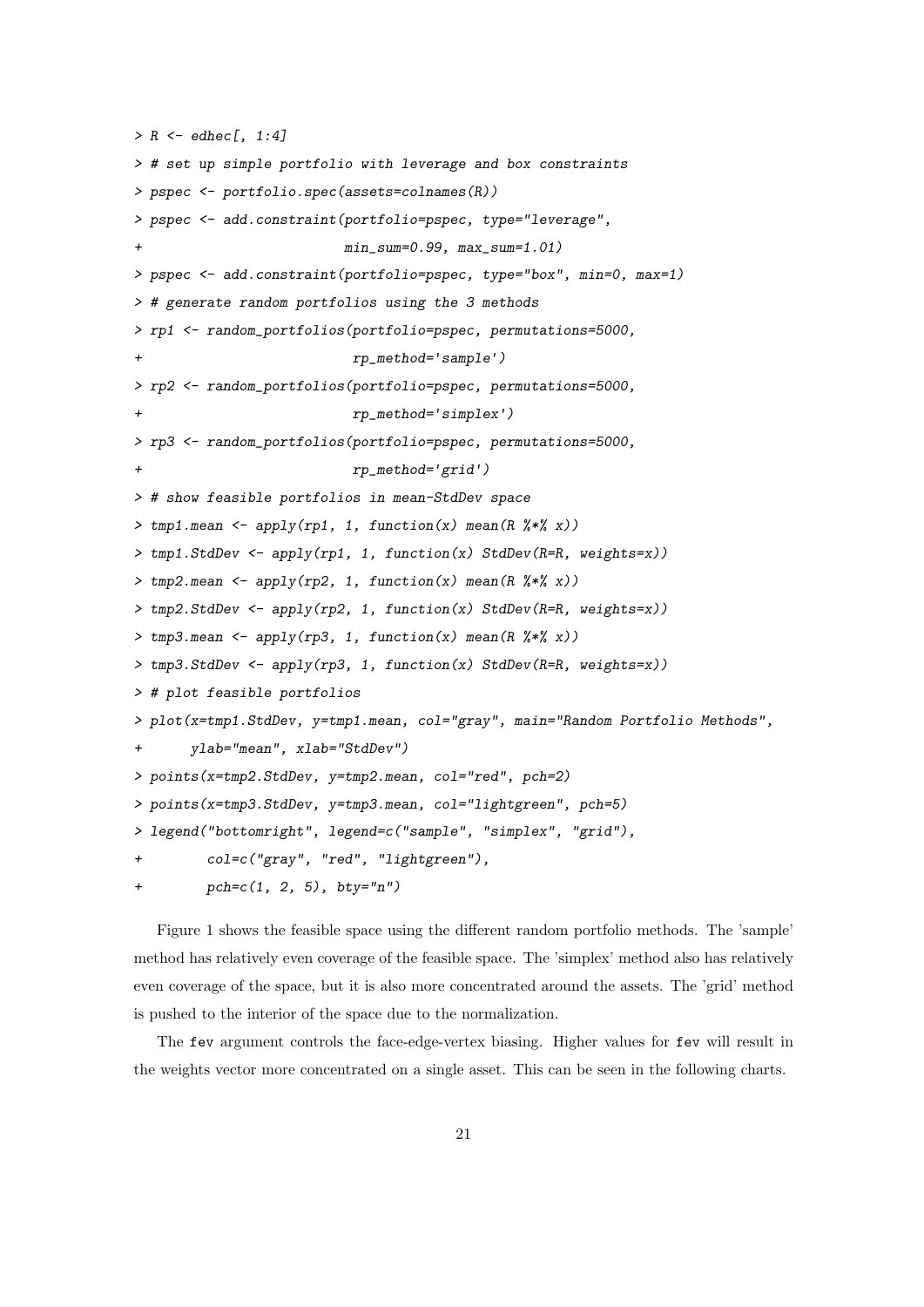```
> fev <- 0:5
> par(mfrow=c(2, 3))> for(i in 1:length(fev)){
+ rp <- rp_simplex(portfolio=pspec, permutations=2000, fev=fev[i])
+ tmp.mean <- apply(rp, 1, function(x) mean(R \frac{u}{x}))
+ tmp.StdDev <- apply(rp, 1, function(x) StdDev(R=R, weights=x))
+ plot(x=tmp.StdDev, y=tmp.mean, main=paste("FEV =", fev[i]),
+ ylab="mean", xlab="StdDev", col=rgb(0, 0, 100, 50, maxColorValue=255))
+ }
```

```
> par(mfrow=c(1,1))
```
Figure 2 shows the feasible space varying the fev values.

The fev argument can be passed in as a vector for more control over the coverage of the feasible space. The default value is fev=0:5.

```
> par(mfrow=c(1, 2))> # simplex
> rp_simplex <- random_portfolios(portfolio=pspec, permutations=2000,
+ rp_method='simplex')
> tmp.mean <- apply(rp_simplex, 1, function(x) mean(R %*% x))
> tmp.StdDev <- apply(rp_simplex, 1, function(x) StdDev(R=R, weights=x))
> plot(x=tmp.StdDev, y=tmp.mean, main="rp_method=simplex fev=0:5",
+ ylab="mean", xlab="StdDev", col=rgb(0, 0, 100, 50, maxColorValue=255))
> #sample
> rp_sample <- random_portfolios(portfolio=pspec, permutations=2000,
+ rp_method='sample')
> tmp.mean <- apply(rp_sample, 1, function(x) mean(R \frac{9*}{8*} x))
> tmp.StdDev <- apply(rp_sample, 1, function(x) StdDev(R=R, weights=x))
> plot(x=tmp.StdDev, y=tmp.mean, main="rp_method=sample",
      ylab="mean", xlab="StdDev", col=rgb(0, 0, 100, 50, maxColorValue=255))
> par(mfrow=c(1,1))
```
#### <span id="page-21-0"></span>5.3 pso

PortfolioAnalytics uses the psoptim function from the R package pso. Particle swarm optimization is a heuristic optimization algorithm. See ?psoptim and the references contained therein for more information.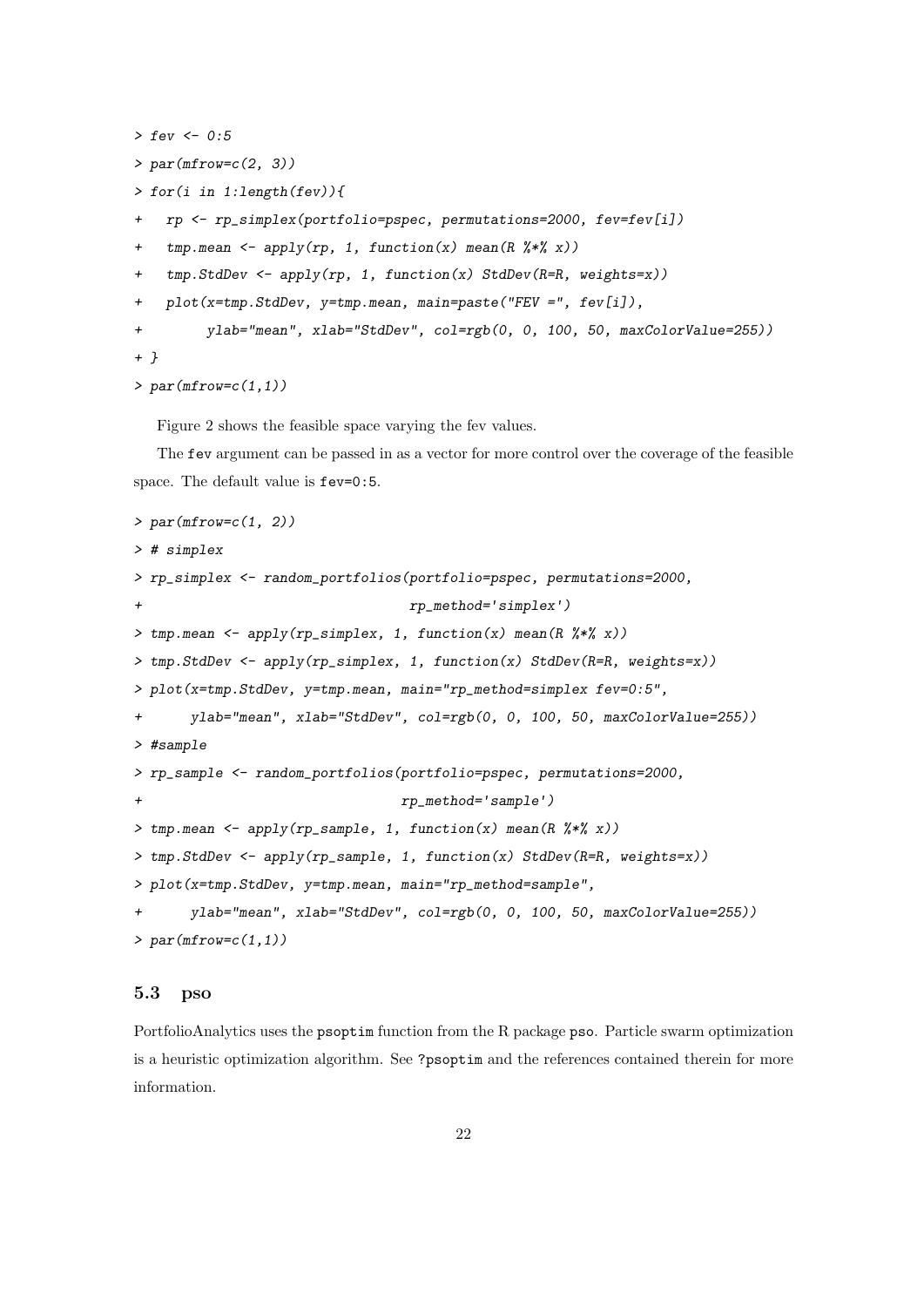## <span id="page-22-0"></span>5.4 GenSA

PortfolioAnalytics uses the GenSA function from the R package GenSA. Generalized simmulated annealing is generic probabilistic heuristic optimization algorithm. See ?GenSA and the references contained therein for more information.

## <span id="page-22-1"></span>5.5 ROI

The ROI package serves as an interface to the Rglpk package and the quadprog package to solve linear and quadratic programming problems. The interface to the ROI package solves a limited type of convex optimization problems:

- 1. Maxmimize portfolio return subject leverage, box, group, position limit, target mean return, and/or factor exposure constraints on weights.
- 2. Minimize portfolio variance subject to leverage, box, group, turnover, and/or factor exposure constraints (otherwise known as global minimum variance portfolio).
- 3. Minimize portfolio variance subject to leverage, box, group, and/or factor exposure constraints and a desired portfolio return.
- 4. Maximize quadratic utility subject to leverage, box, group, target mean return, turnover, and/or factor exposure constraints and risk aversion parameter. (The risk aversion parameter is passed into optimize.portfolio as an added argument to the portfolio object).
- 5. Minimize ETL subject to leverage, box, group, position limit, target mean return, and/or factor exposure constraints and target portfolio return.

## <span id="page-22-2"></span>6 Optimization

The previous sections demonstrated how to specify a portfolio object, add constraints, add objectives, and the solvers available. This section will demonstrate run the optimizations via optimize.portfolio. Only a small number of examples will be shown here, see the demos for several more examples.

#### <span id="page-22-3"></span>6.1 Initial Portfolio Object

- > library(DEoptim)
- > library(ROI)
- > require(ROI.plugin.glpk)
- > require(ROI.plugin.quadprog)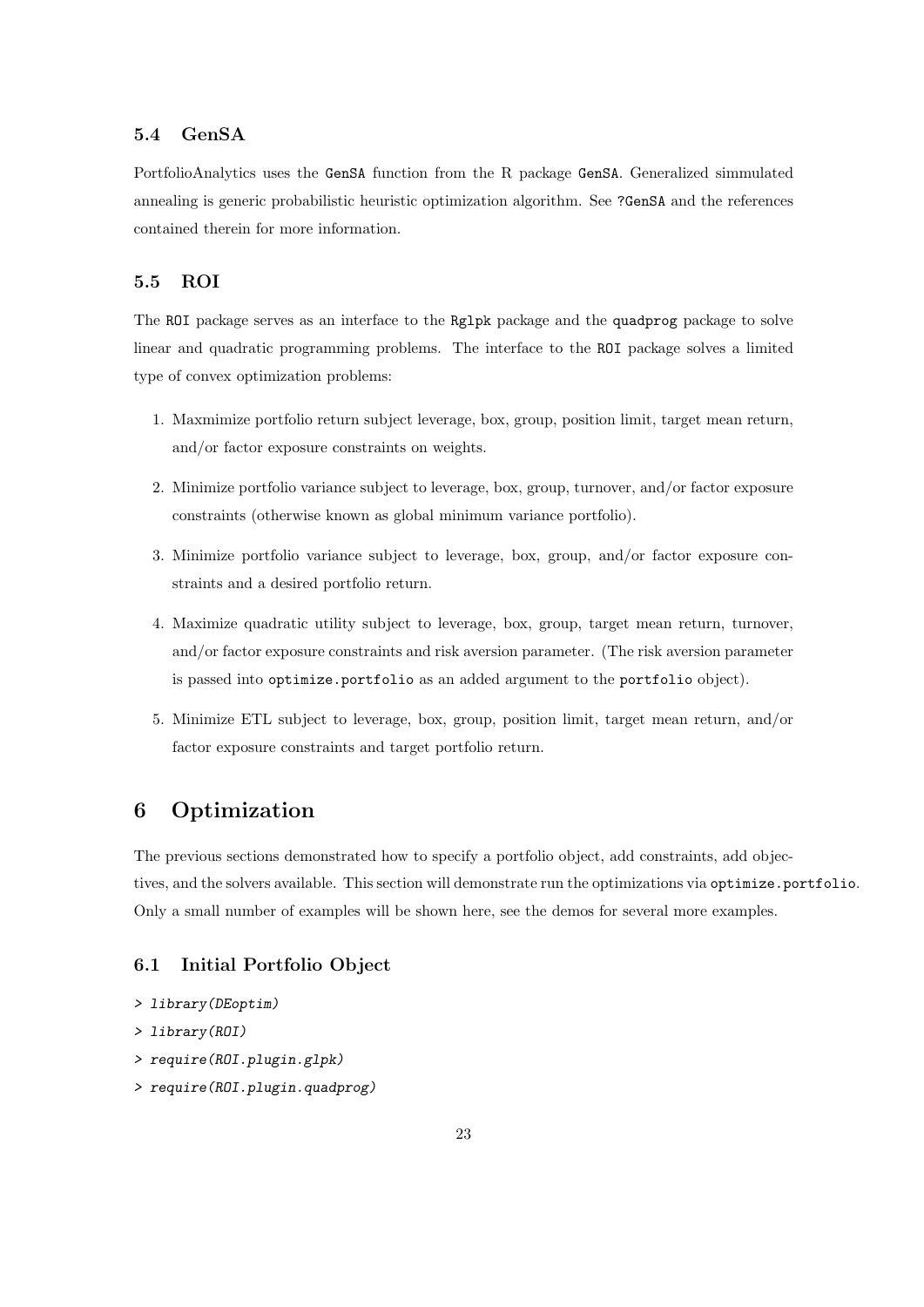```
> data(edhec)
> R \leq - edhec[, 1:6]
> colnames(R) <- c("CA", "CTAG", "DS", "EM", "EQMN", "ED")
> funds <- colnames(R)
> # Create an initial portfolio object with leverage and box constraints
> init <- portfolio.spec(assets=funds)
> init <- add.constraint(portfolio=init, type="leverage",
+ min_sum=0.99, max_sum=1.01)
> init <- add.constraint(portfolio=init, type="box", min=0.05, max=0.65)
```
### <span id="page-23-0"></span>6.2 Maximize mean return with ROI

Add an objective to maximize mean return.

```
> maxret <- add.objective(portfolio=init, type="return", name="mean")
```
Run the optimization.

```
> opt_maxret <- optimize.portfolio(R=R, portfolio=maxret,
+ optimize_method="ROI",
+ trace=TRUE)
> print(opt_maxret)
***********************************
PortfolioAnalytics Optimization
***********************************
Call:
optimize.portfolio(R = R, portfolio = maxret, optimize_method = "ROI",
   trace = TRUE)
Optimal Weights:
 CA CTAG DS EM EQMN ED
0.05 0.05 0.16 0.65 0.05 0.05
Objective Measure:
   mean
0.007959
```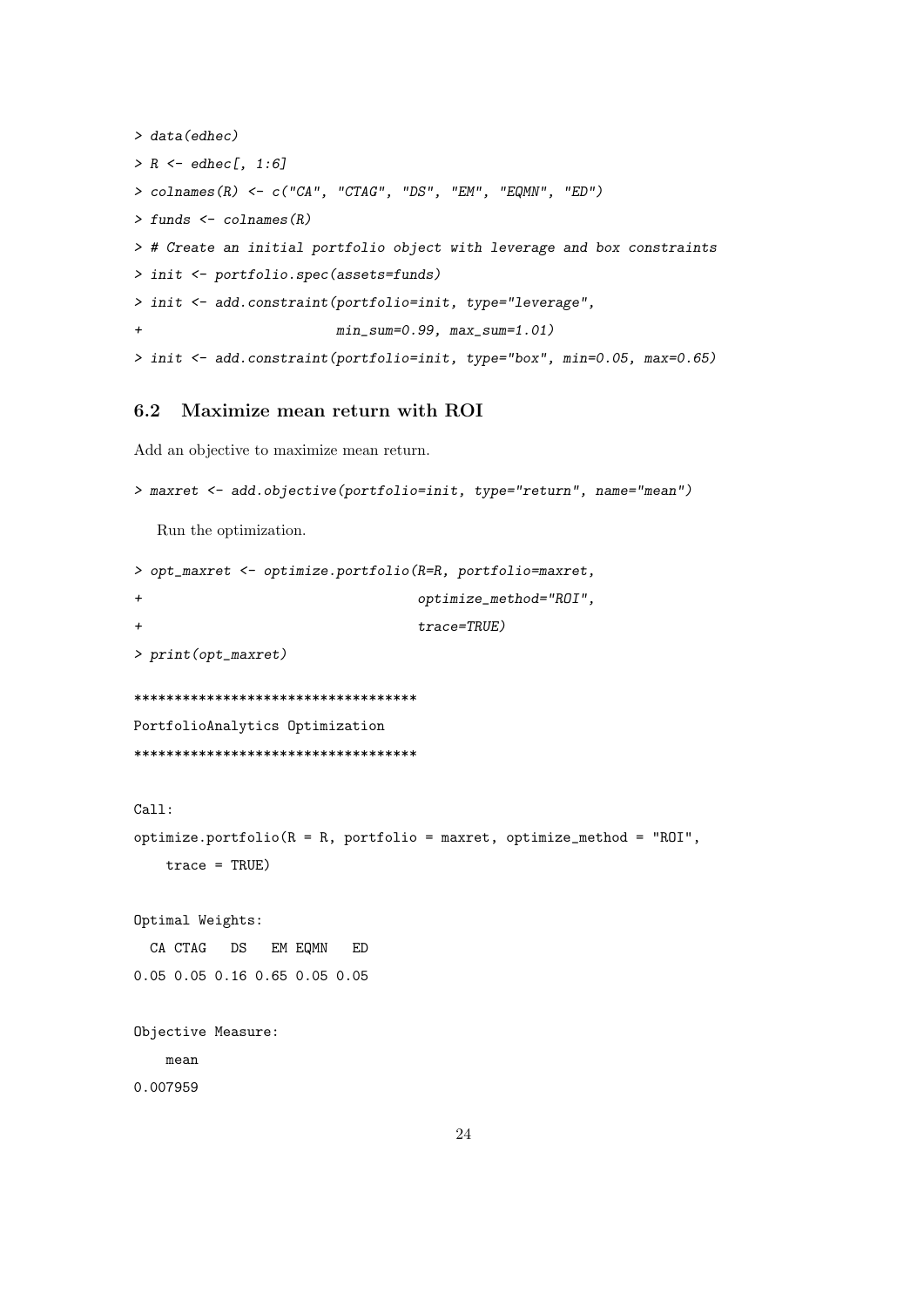Chart the weights and optimal portfolio in risk-return space. The weights and a risk-reward scatter plot can be plotted separately as shown below with the chart. Weights and chart.RiskReward functions. The plot function will plot the weights and risk-reward scatter together.

```
> plot(opt_maxret, risk.col="StdDev", return.col="mean",
```

```
+ main="Maximum Return Optimization", chart.assets=TRUE,
```

```
xlim=c(0, 0.05), ylim=c(0,0.0085))
```
### <span id="page-24-0"></span>6.3 Minimize variance with ROI

Add an objective to minimize portfolio variance.

```
> minvar <- add.objective(portfolio=init, type="risk", name="var")
```
Run the optimization. Note that although 'var' is the risk metric, 'StdDev' is returned as an objective measure.

```
> opt_minvar <- optimize.portfolio(R=R, portfolio=minvar,
+ optimize_method="ROI", trace=TRUE)
> print(opt_minvar)
***********************************
PortfolioAnalytics Optimization
***********************************
Call:
optimize.portfolio(R = R, portfolio = minvar, optimize_method = "ROI",
   trace = TRUE)
Optimal Weights:
 CA CTAG DS EM EQMN ED
0.05 0.14 0.05 0.05 0.65 0.05
Objective Measure:
StdDev
0.01005
```
Chart the weights and optimal portfolio in risk-return space.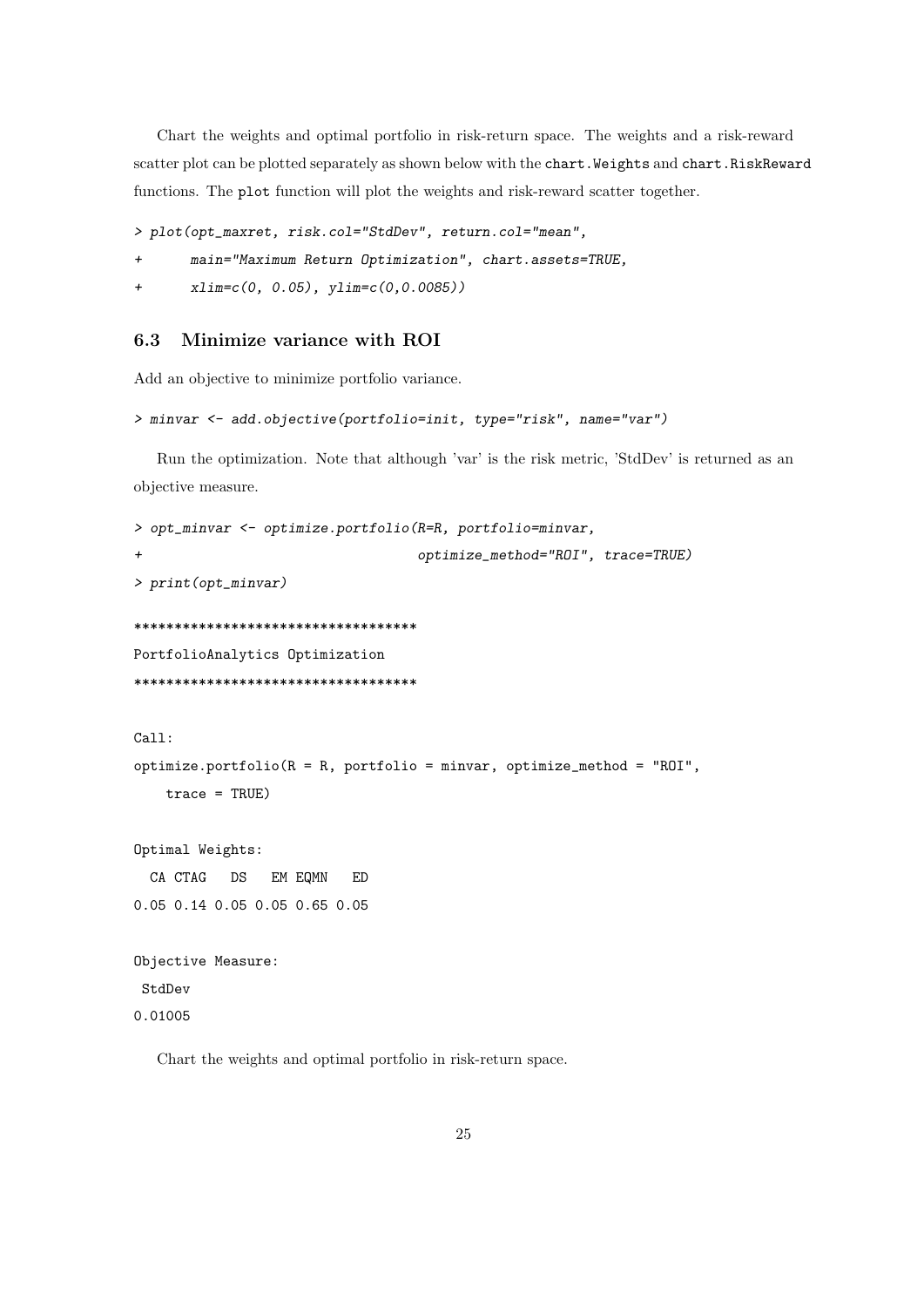> plot(opt\_minvar, risk.col="StdDev", return.col="mean",

- + main="Minimum Variance Optimization", chart.assets=TRUE,
- + xlim=c(0, 0.05), ylim=c(0,0.0085))

#### <span id="page-25-0"></span>6.4 Maximize quadratic utility with ROI

Add mean and var objectives for quadratic utility. Note that the risk aversion parameter for quadratic utility is specifed in the objective as shown below.

```
> qu <- add.objective(portfolio=init, type="return", name="mean")
```

```
> qu <- add.objective(portfolio=qu, type="risk", name="var", risk_aversion=0.25)
```
Run the optimization.

```
> opt_qu <- optimize.portfolio(R=R, portfolio=qu,
+ optimize_method="ROI",
+ trace=TRUE)
> print(opt_qu)
***********************************
PortfolioAnalytics Optimization
***********************************
Call:
optimize.portfolio(R = R, portfolio = qu, optimize_method = "ROI",
   trace = TRUE)
Optimal Weights:
   CA CTAG DS EM EQMN ED
0.0500 0.0500 0.2714 0.5386 0.0500 0.0500
Objective Measure:
   mean
0.007926
StdDev
```
0.02663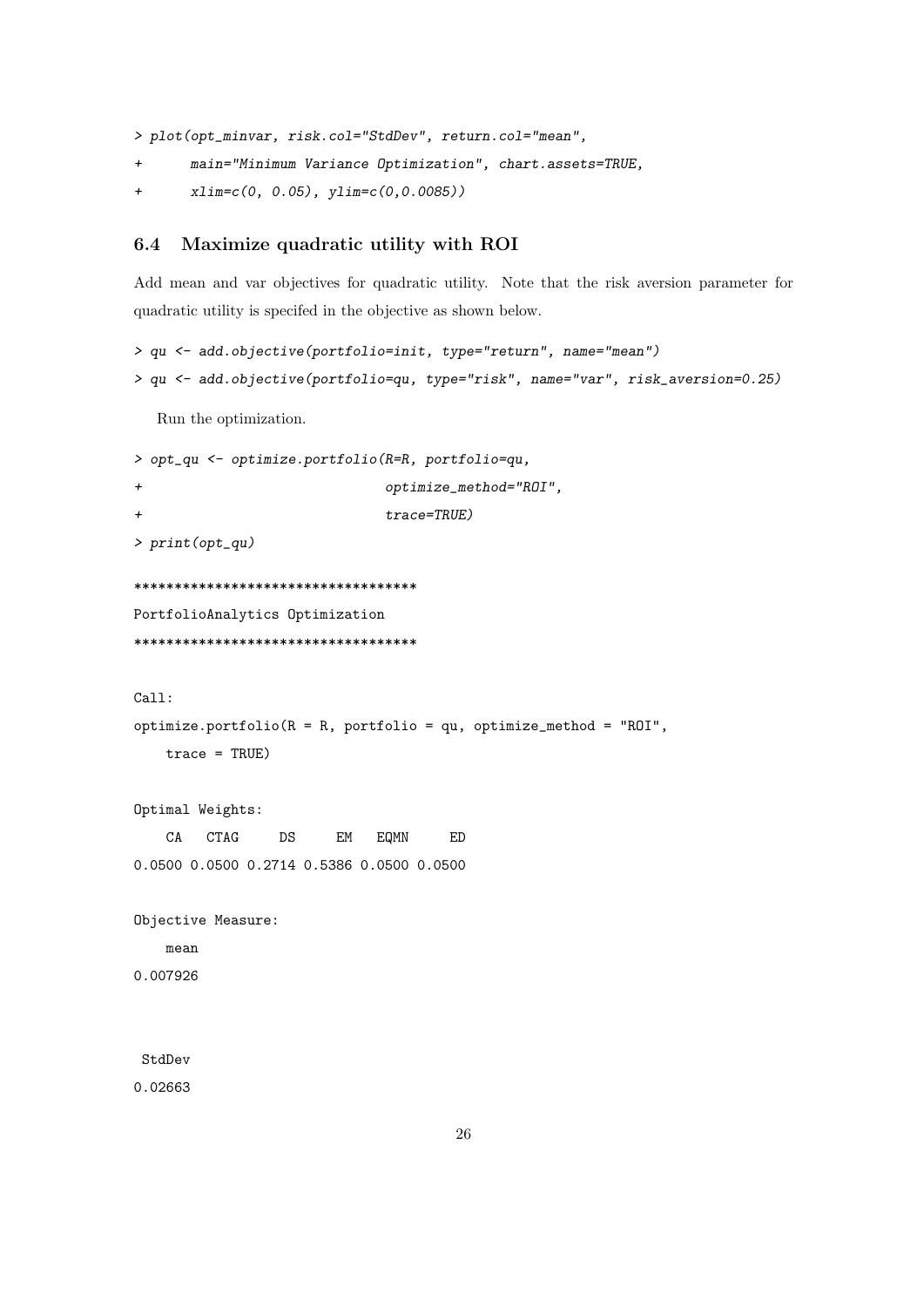> plot(opt\_qu, risk.col="StdDev", return.col="mean",

- + main="Quadratic Utility Optimization", chart.assets=TRUE,
- + xlim=c(0, 0.05), ylim=c(0, 0.0085))

#### <span id="page-26-0"></span>6.5 Minimize expected tail loss with ROI

```
Add ETL objective.
```

```
> etl <- add.objective(portfolio=init, type="risk", name="ETL")
  Run the optimization.
> opt_etl <- optimize.portfolio(R=R, portfolio=etl,
+ optimize_method="ROI",
+ trace=TRUE)
> print(opt_etl)
***********************************
PortfolioAnalytics Optimization
***********************************
Call:
optimize.portfolio(R = R, portfolio = etl, optimize_method = "ROI",
   trace = TRUE)
Optimal Weights:
   CA CTAG DS EM EQMN ED
0.0500 0.2968 0.0500 0.0500 0.4932 0.0500
Objective Measure:
   ETL
0.01967
> plot(opt_etl, risk.col="ES", return.col="mean",
+ main="ETL Optimization", chart.assets=TRUE,
+ xlim=c(0, 0.14), ylim=c(0,0.0085))
```
### <span id="page-26-1"></span>6.6 Maximize mean return per unit ETL with random portfolios

Add mean and ETL objectives.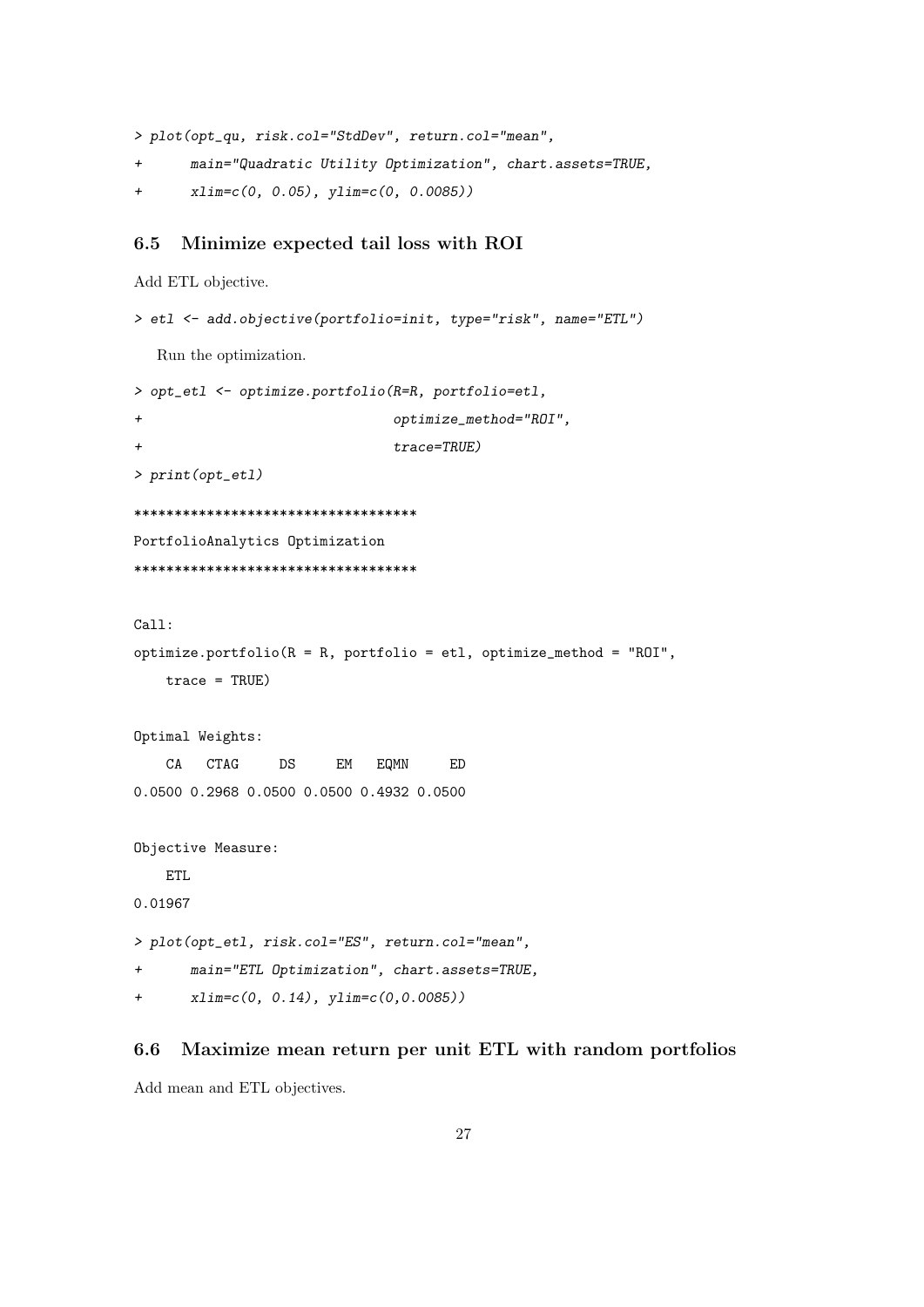```
> meanETL <- add.objective(portfolio=init, type="return", name="mean")
> meanETL <- add.objective(portfolio=meanETL, type="risk", name="ETL",
                         arguments=list(p=0.95))
  Run the optimization. The default random portfolio method is 'sample'.
> opt_meanETL <- optimize.portfolio(R=R, portfolio=meanETL,
+ optimize_method="random",
+ trace=TRUE, search_size=2000)
> print(opt_meanETL)
***********************************
PortfolioAnalytics Optimization
***********************************
Call:
optimize.portfolio(R = R, portfolio = meanETL, optimize_method = "random",
   search_size = 2000, trace = TRUE)
```
Optimal Weights:

CA CTAG DS EM EQMN ED 0.062 0.366 0.100 0.070 0.344 0.052

```
Objective Measures:
    mean
0.006606
```
## ETL.

#### 0.02035

The optimization was run with trace=TRUE so that iterations and other output from random portfolios is stored in the opt\_meanETL object. The extractStats function can be used to get a matrix of the weights and objective measures at each iteration.

```
> stats_meanETL <- extractStats(opt_meanETL)
> dim(stats_meanETL)
[1] 1999 9
```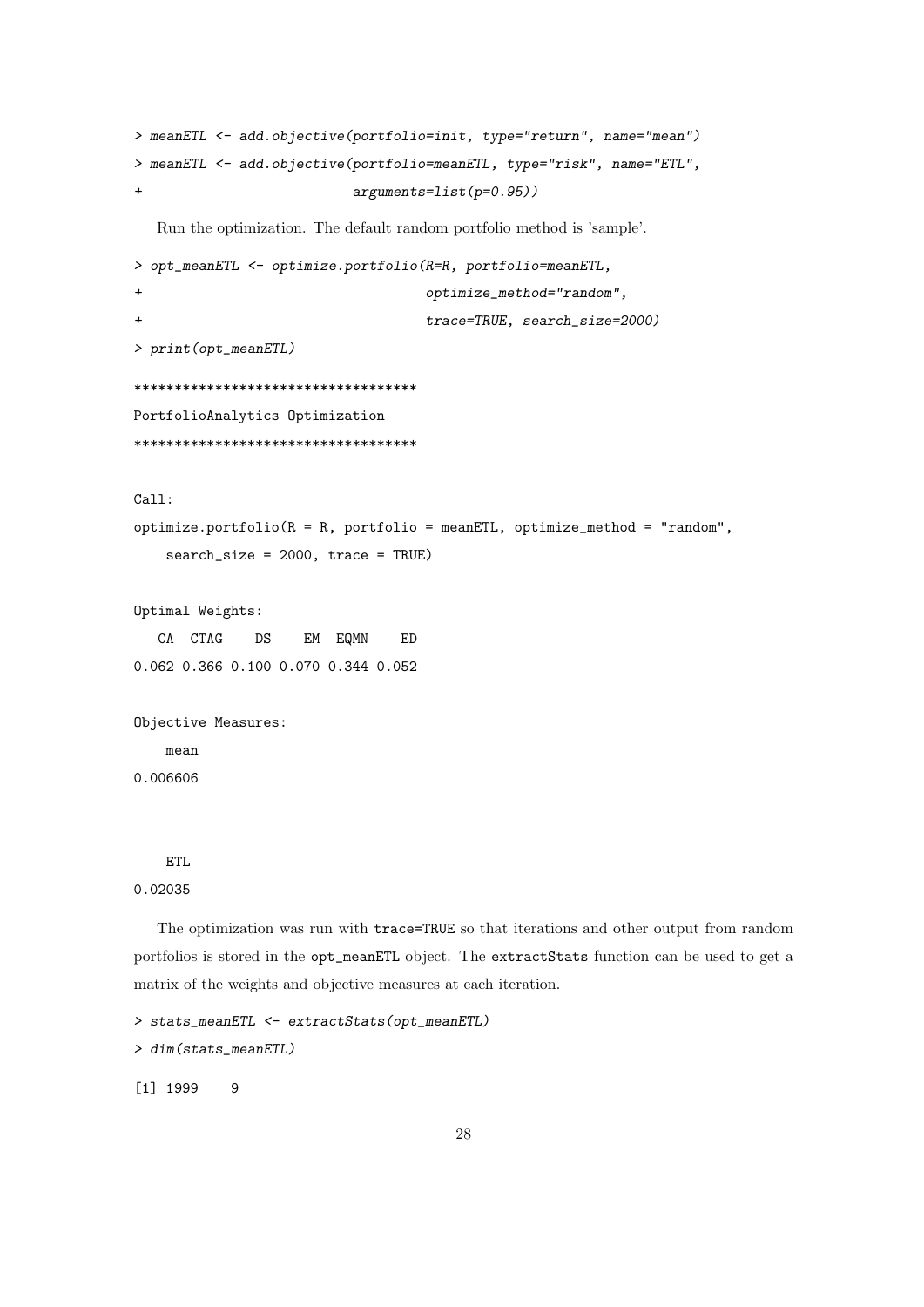mean ETL out w.CA w.CTAG w.DS .rnd.portf.1 0.007120395 0.04511960 0.03799921 0.1666667 0.1666667 0.1666667 .rnd.portf.2 0.006908307 0.06177758 0.05486928 0.3680000 0.0680000 0.0500000 .rnd.portf.3 0.007315600 0.04713311 0.03981751 0.1420000 0.1200000 0.1540000 .rnd.portf.4 0.007243608 0.03989320 0.03264960 0.1840000 0.2160000 0.3800000 .rnd.portf.5 0.006931571 0.04593206 0.03900049 0.1580000 0.1220000 0.0580000 .rnd.portf.6 0.007262338 0.06624113 0.05897879 0.2800000 0.0560000 0.2020000 w.EM w.EQMN w.ED .rnd.portf.1 0.1666667 0.1666667 0.1666667 .rnd.portf.2 0.1660000 0.1540000 0.1860000 .rnd.portf.3 0.0500000 0.0780000 0.4620000 .rnd.portf.4 0.0500000 0.0700000 0.1060000 .rnd.portf.5 0.2560000 0.3520000 0.0580000 .rnd.portf.6 0.2540000 0.1500000 0.0660000

Chart the optimal weights and optimal portfolio in risk-return space. Because the optimization was run with trace=TRUE, the chart of the optimal portfolio also includes the trace portfolios of the optimization. This is usefule to visualize the feasible space of the portfolios. The 'neighbor' portfolios relative to the optimal portfolio weights can be included the chart of the optimal weights.

```
> plot(opt_meanETL, risk.col="ETL", return.col="mean",
```

```
main="mean-ETL Optimization", neighbors=25)
```
Calculate and plot the portfolio component ETL contribution.

```
> pct_contrib <- ES(R=R, p=0.95, portfolio_method="component",
```

```
weights = extractWeights(opt\_meanETL))
```

```
> barplot(pct_contrib$pct_contrib_MES, cex.names=0.8, las=3, col="lightblue")
```
This figure shows that the Equity Market Nuetral strategy has greater than 50% risk contribution. A risk budget objective can be added to limit risk contribution percentage to 40%.

#### <span id="page-28-0"></span>6.7 Maximize mean return per unit ETL with ETL risk budgets

Add objectives to maximize mean return per unit ETL with 40% limit ETL risk budgets.

> # change the box constraints to long only

> init\$constraints[[2]]\$min <- rep(0, 6)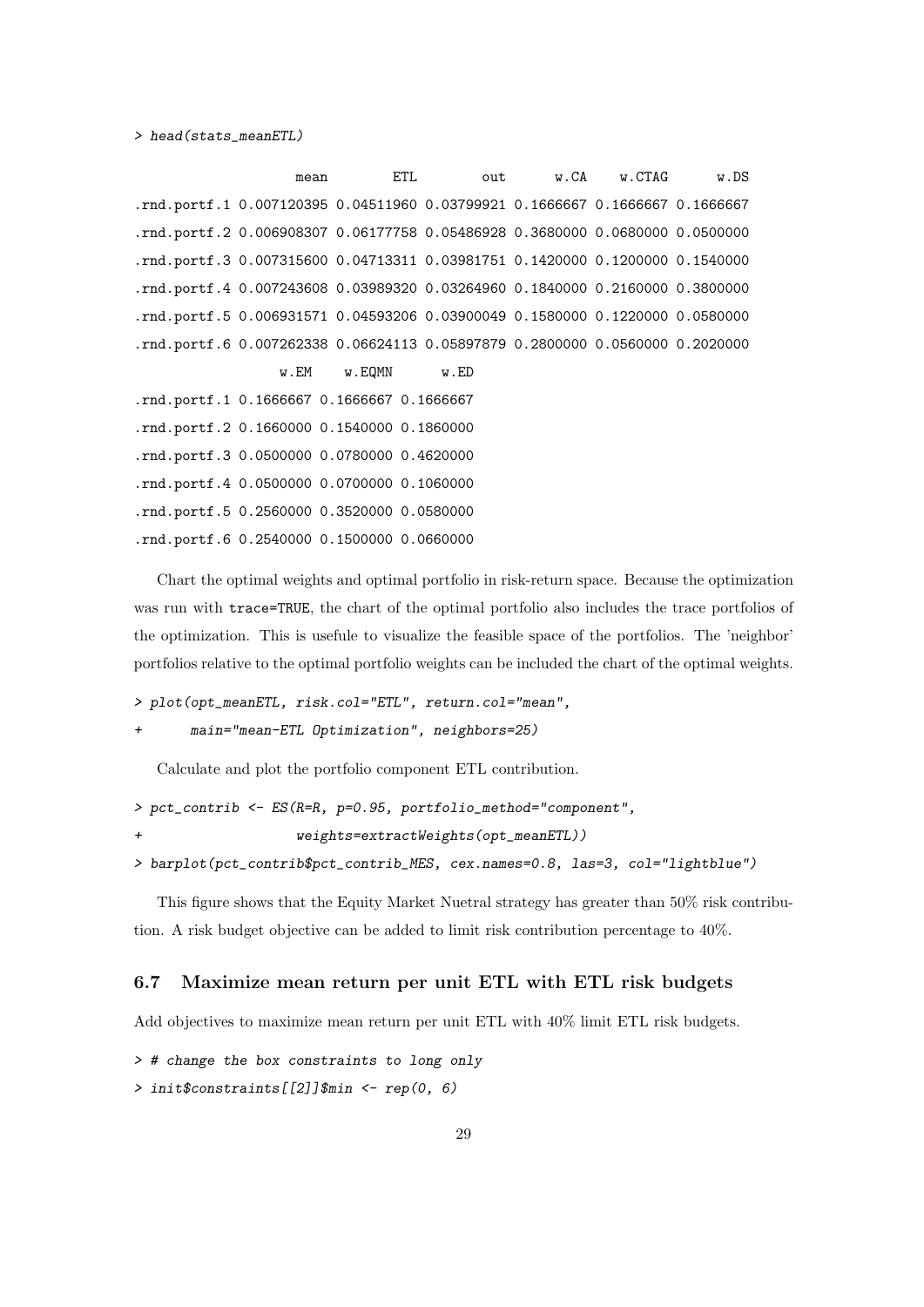```
> init$constraints[[2]]$max <- rep(1, 6)
> rb_meanETL <- add.objective(portfolio=init, type="return", name="mean")
> rb_meanETL <- add.objective(portfolio=rb_meanETL, type="risk", name="ETL",
+ arguments=list(p=0.95))
> rb_meanETL <- add.objective(portfolio=rb_meanETL, type="risk_budget",
+ name="ETL", max_prisk=0.4, arguments=list(p=0.95))
```
Run the optimization. Set traceDE=5 so that every fifth iteration is printed. The default is to print every iteration.

```
> opt_rb_meanETL <- optimize.portfolio(R=R, portfolio=rb_meanETL,
+ optimize_method="DEoptim",
+ search_size=2000,
+ trace=TRUE, traceDE=5)
Iteration: 5 bestvalit: 0.014832 bestmemit: 0.000000 0.316000 0.186000 0.044000 0.3
Iteration: 10 bestvalit: 0.014832 bestmemit: 0.000000 0.316000 0.186000 0.044000 0
Iteration: 15 bestvalit: 0.012812 bestmemit: 0.038000 0.331371 0.118000 0.048000 0
Iteration: 20 bestvalit: 0.012812 bestmemit: 0.038000 0.331371 0.118000 0.048000 0
[1] 0.03800000 0.33137121 0.11800000 0.04800000 0.41600000 0.04279574
> print(opt_rb_meanETL)
***********************************
PortfolioAnalytics Optimization
***********************************
Call:
optimize.portfolio(R = R, portfolio = rb_meanETL, optimize_method = "DEoptim",
   search_size = 2000, trace = TRUE, traceDE = 5)
Optimal Weights:
   CA CTAG DS EM EQMN ED
0.0380 0.3314 0.1180 0.0480 0.4160 0.0428
Objective Measures:
   mean
0.006552
```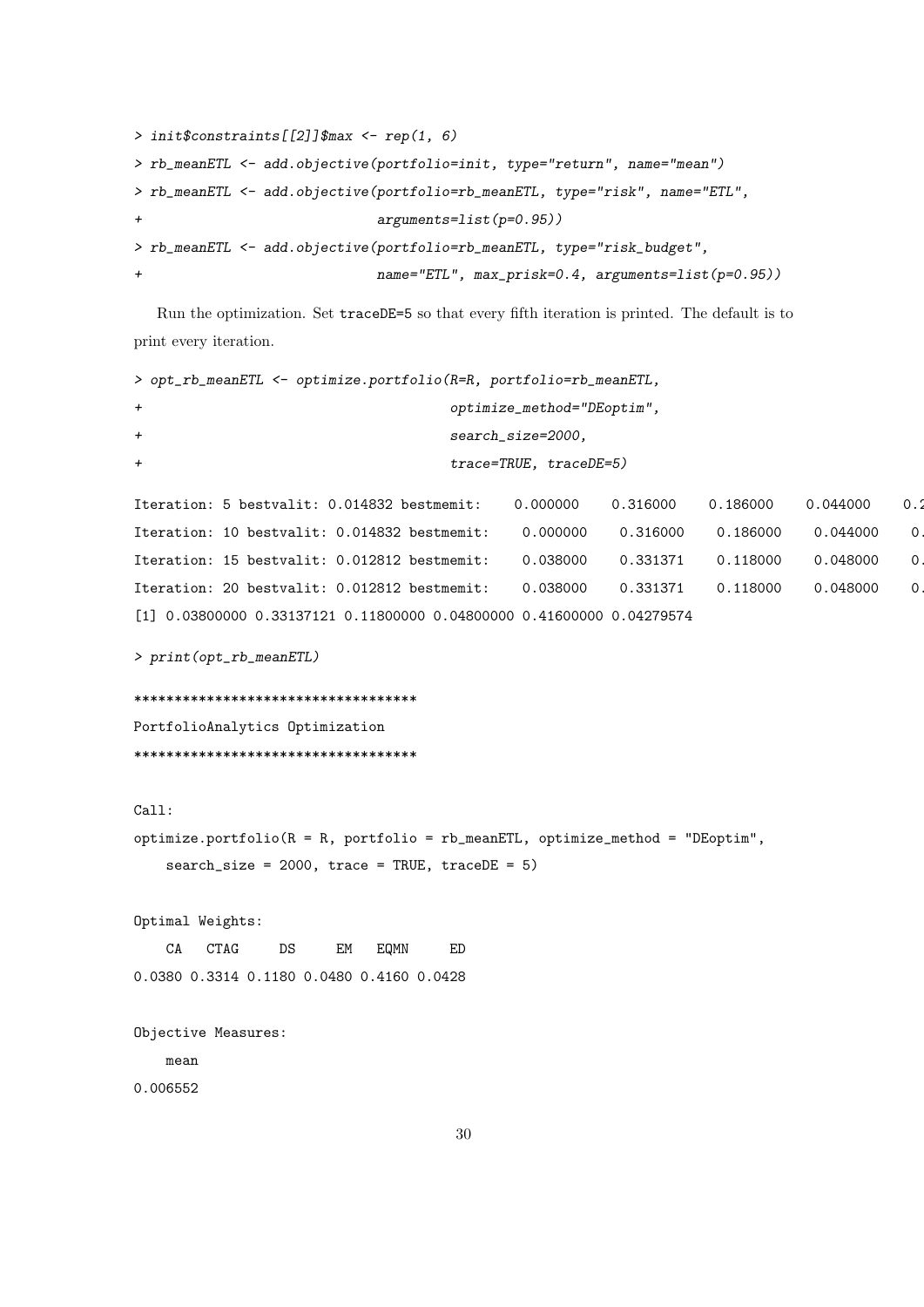```
ETL
```
0.01936

```
contribution :
```
CA CTAG DS EM EQMN ED 0.001305 0.004959 0.002620 0.001920 0.007555 0.001005

pct\_contrib\_MES :

CA CTAG DS EM EQMN ED 0.06739 0.25610 0.13529 0.09914 0.39016 0.05192

> plot(opt\_rb\_meanETL, risk.col="ETL", return.col="mean",

+ main="Risk Budget mean-ETL Optimization",

```
+ xlim=c(0,0.12), ylim=c(0.005,0.009))
```
Chart the contribution to risk in percentage terms.

```
> plot.new()
```
> chart.RiskBudget(opt\_rb\_meanETL, risk.type="percentage", neighbors=25)

## <span id="page-30-0"></span>6.8 Maximize mean return per unit ETL with ETL equal contribution to risk

Add objective to maximize mean return per unit ETL with ETL equal contribution to risk.

```
> eq_meanETL <- add.objective(portfolio=init, type="return", name="mean")
> eq_meanETL <- add.objective(portfolio=eq_meanETL, type="risk", name="ETL",
+ arguments=list(p=0.95))
> eq_meanETL <- add.objective(portfolio=eq_meanETL, type="risk_budget",
+ name="ETL", min_concentration=TRUE,
+ arguments=list(p=0.95))
```
Run the optimization. Set traceDE=5 so that every fifth iteration is printed. The default is to print every iteration.

```
> opt_eq_meanETL <- optimize.portfolio(R=R, portfolio=eq_meanETL,
+ optimize_method="DEoptim",
```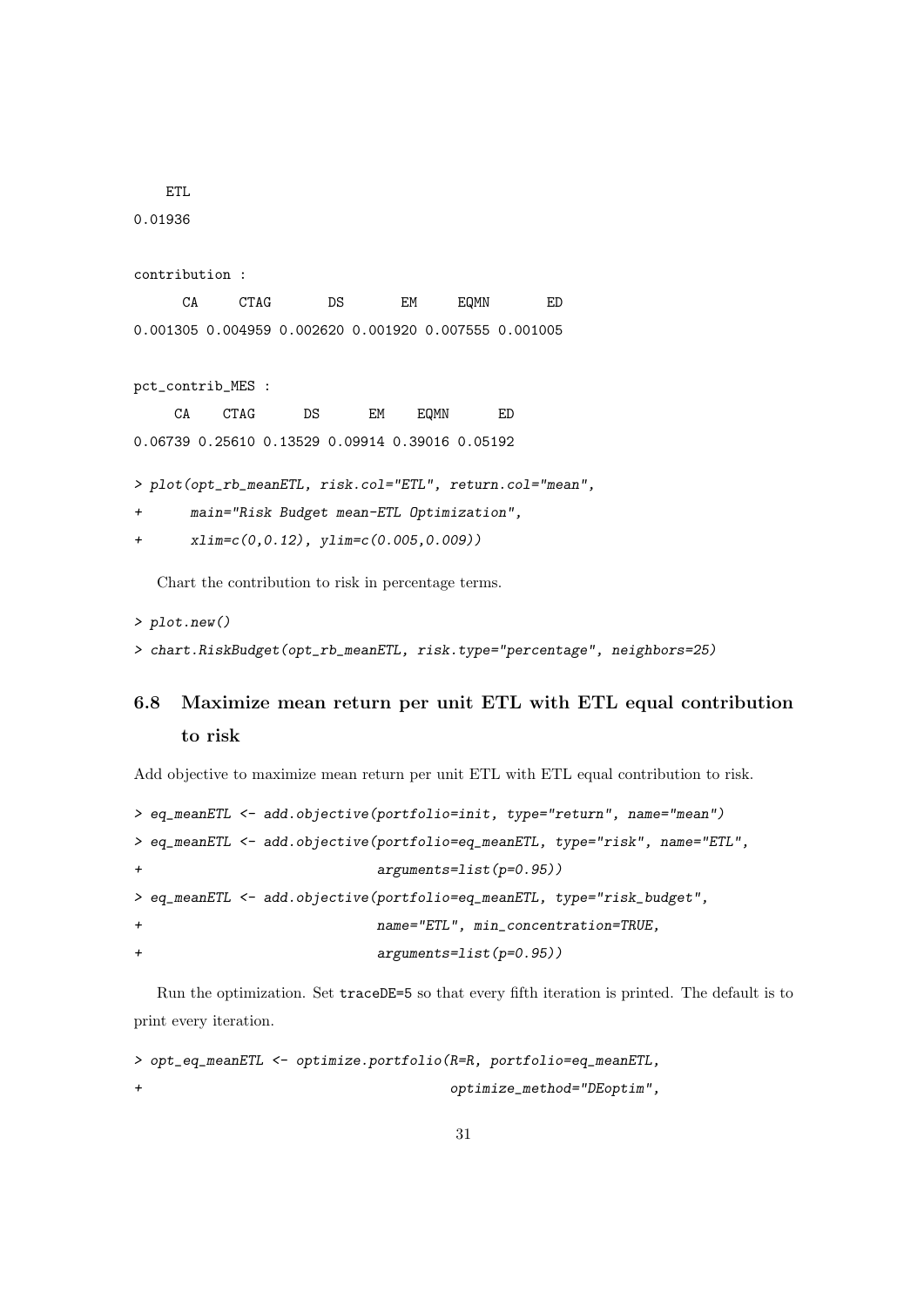```
+ search_size=2000,
+ trace=TRUE, traceDE=5)
Iteration: 5 bestvalit: 4.191443 bestmemit: 0.098000 0.386000 0.050000 0.070000 0.2
Iteration: 10 bestvalit: 4.191443 bestmemit: 0.098000 0.386000 0.050000 0.070000 0.
[1] 0.098 0.386 0.050 0.070 0.276 0.120
> print(opt_eq_meanETL)
***********************************
PortfolioAnalytics Optimization
***********************************
Call:
optimize.portfolio(R = R, portfolio = eq_meanETL, optimize_method = "DEoptim",
   search_size = 2000, trace = TRUE, traceDE = 5)Optimal Weights:
  CA CTAG DS EM EQMN ED
0.098 0.386 0.050 0.070 0.276 0.120
Objective Measures:
   mean
0.006679
  ETL
0.0217
contribution :
     CA CTAG DS EM EQMN ED
0.003829 0.007165 0.001095 0.003120 0.003520 0.002971
pct_contrib_MES :
    CA CTAG DS EM EQMN ED
0.17644 0.33018 0.05046 0.14378 0.16223 0.13690
  Chart the optimal weights and optimal portfolio in risk-return space.
```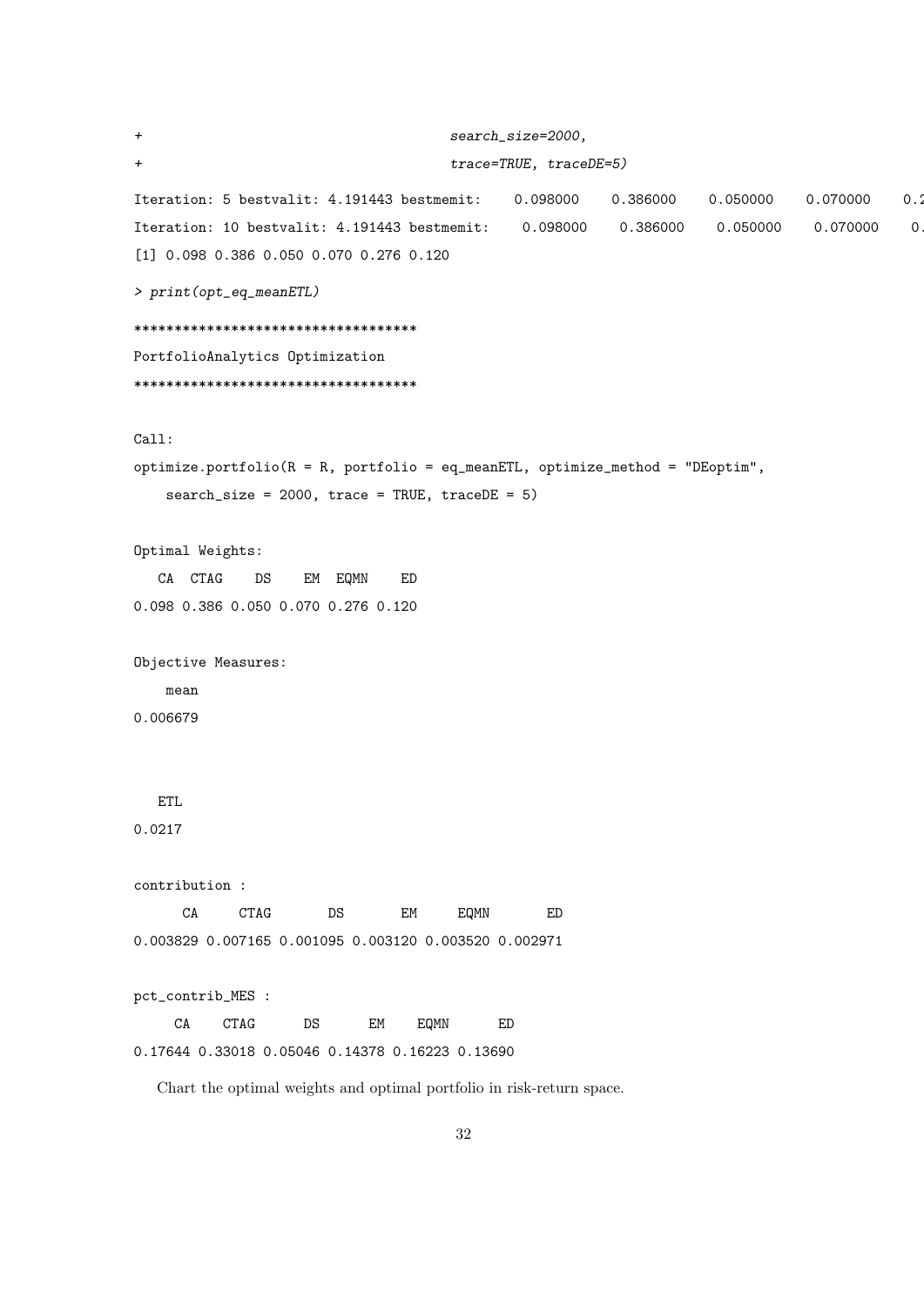> plot.new()

- > plot(opt\_eq\_meanETL, risk.col="ETL", return.col="mean",
- + main="Risk Budget mean-ETL Optimization",
- + xlim=c(0,0.12), ylim=c(0.005,0.009))

Chart the contribution to risk in percentage terms. It is clear in this chart that the optimization results in a near equal risk contribution portfolio.

> plot.new()

> chart.RiskBudget(opt\_eq\_meanETL, risk.type="percentage", neighbors=25)

The opt\_meanETL, opt\_rb\_meanETL, and opt\_eq\_meanETL optimizations are similar and can be easily compared.

- opt meanETL Objective to maximize mean return per unit ETL. The constraints are full investment and box constraints such that the minimum weight of any asset is 0.05 and maximum weight of any asset is 0.65.
- opt rb meanETL Objective to maximize mean return per unit ETL with risk budget objective to limit maximum percent risk 40%. The constraints are full investment and long only constraints.
- opt eq meanETL Objective to maximize mean return per unit ETL with equal contribution to risk. The constraints are full investment and long only constraints.

Combine the optimizations for easy comparison.

```
> opt_combine <- combine.optimizations(list(meanETL=opt_meanETL,
                                     + rbmeanETL=opt_rb_meanETL,
+ eqmeanETL=opt_eq_meanETL))
> # View the weights and objective measures of each optimization
> extractWeights(opt_combine)
```
CA CTAG DS EM EQMN ED meanETL 0.062 0.3660000 0.100 0.070 0.344 0.05200000 rbmeanETL 0.038 0.3313712 0.118 0.048 0.416 0.04279574 eqmeanETL 0.098 0.3860000 0.050 0.070 0.276 0.12000000

```
> obj_combine <- extractObjectiveMeasures(opt_combine)
```

```
> chart.Weights(opt_combine, plot.type="bar", legend.loc="topleft", ylim=c(0, 1))
```
Chart the optimal portfolios of each optimization in risk-return space.